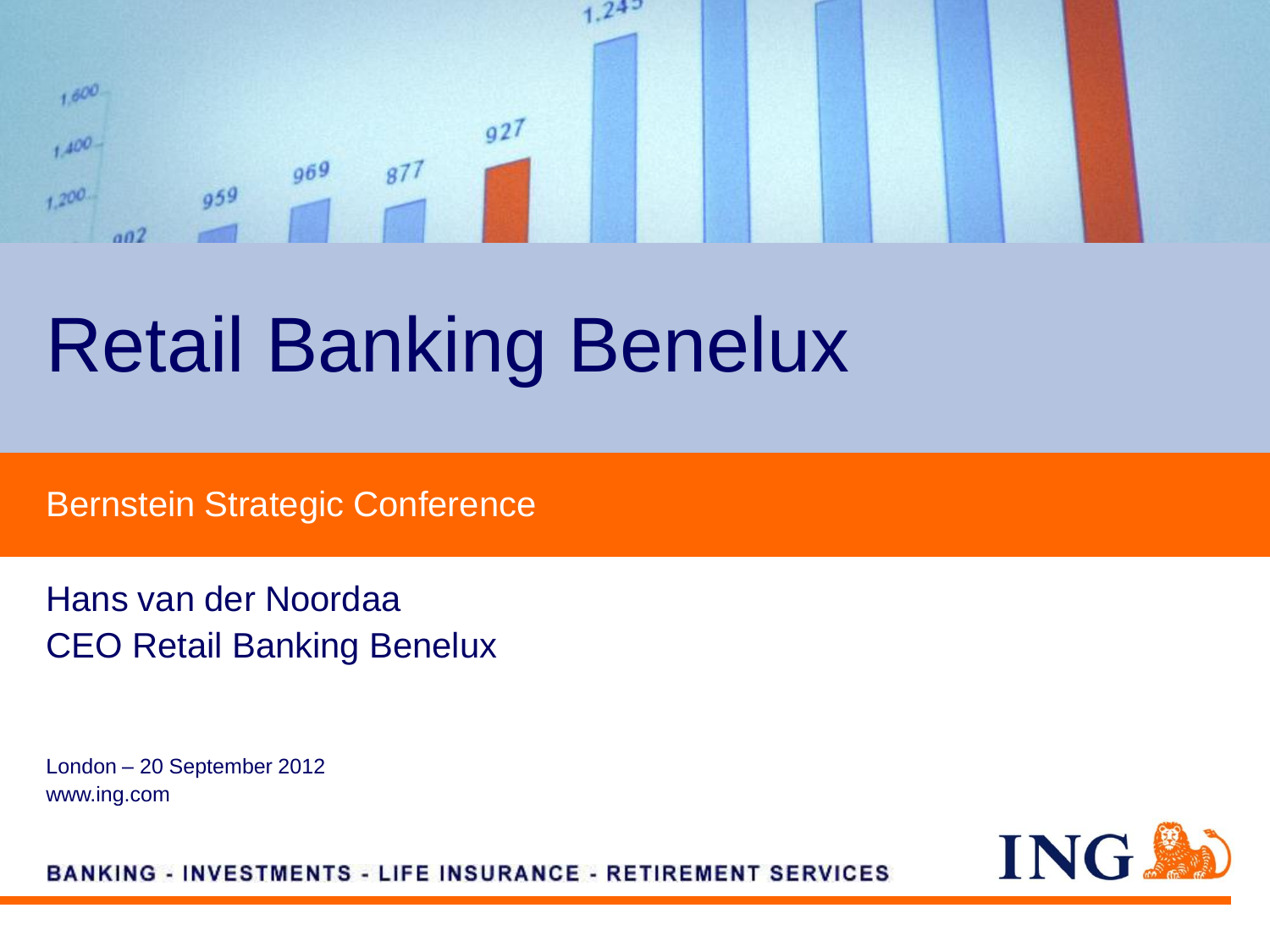## Key points.

- ING Bank continues to show solid results, strongly supported by Retail Benelux
- ING is a leading Retail Bank in the Benelux with an RoE of 17.9% in 1H12
- Retail Banking Benelux has contributed significantly to balance sheet optimisation
- Focus on retail deposits allows us to continue customer lending
- ING is well positioned to capture the ongoing trend (direct if possible, advice when needed) in Retail Banking with a focus on maintaining strong RoE

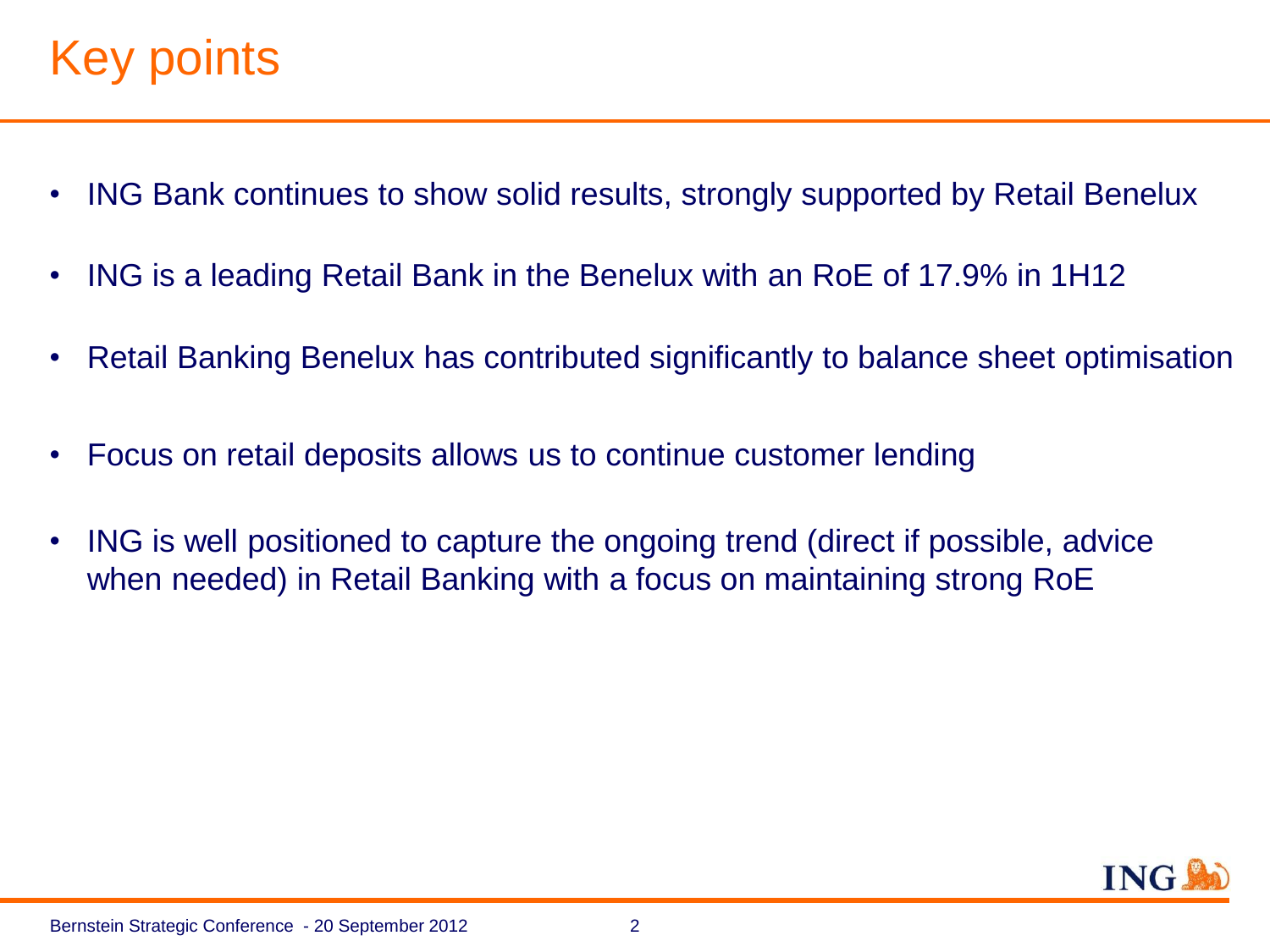## ING Bank posted robust results despite higher provisioning



- Gross results held up well in 1H12 as lower income was partly offset by lower expenses
- Risk costs increased from 1H11, driven by higher risk costs in Commercial Banking and to a lesser extent Retail Netherlands

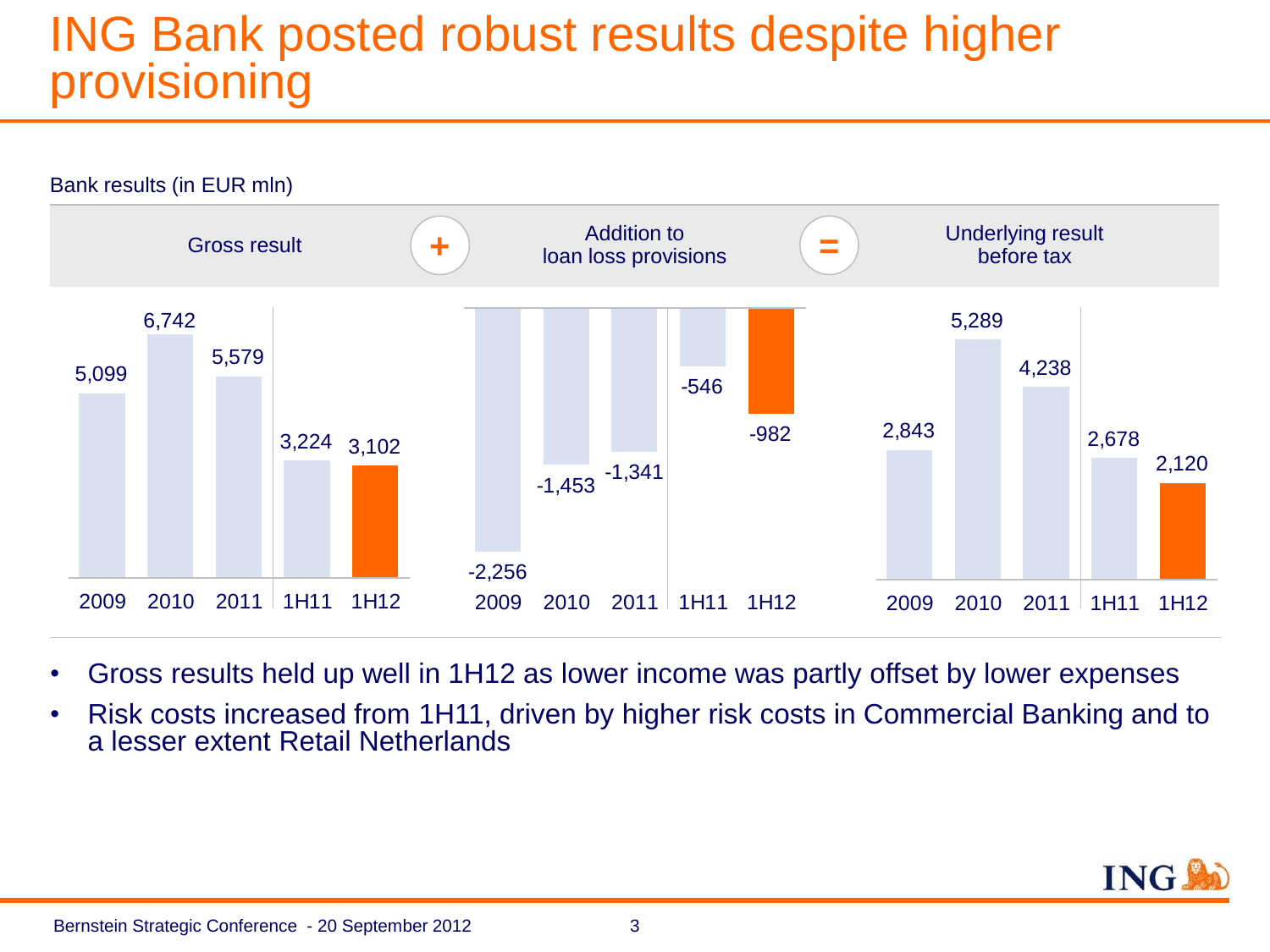## Retail Benelux support total Bank result strongly

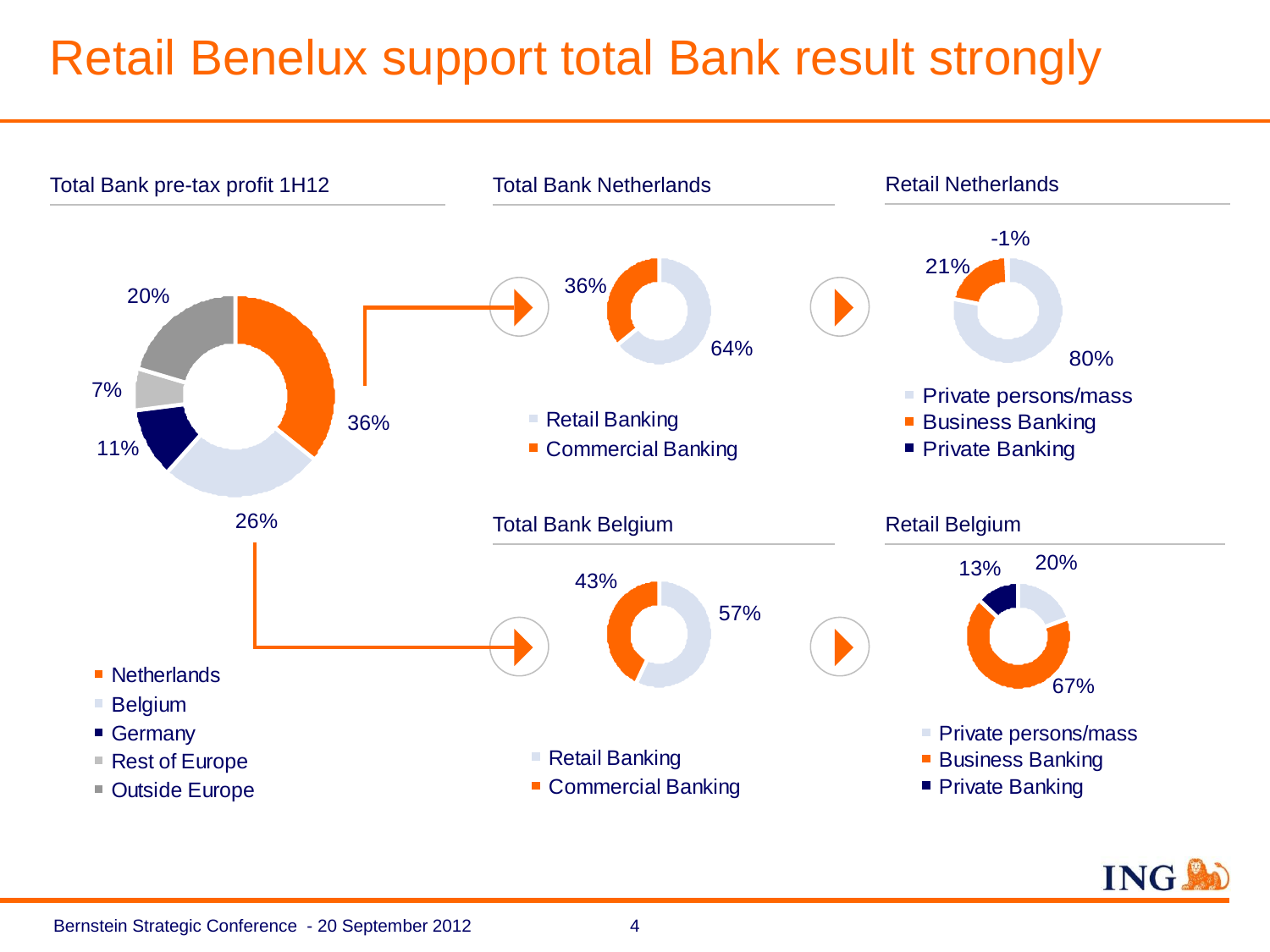## Retail Benelux RoE 17.9% in 1H12



Gross result (in EUR mln)



#### Recent trends

- RoE at 17.9% in 1H12 remains substantially above 10- 13% overall Bank target (based on IFRS EU equity)
- Gross result up in 1H12 driven by lower expenses
- The increase in loan loss provisions was largely driven by business lending

Risk costs in bps of average RWA



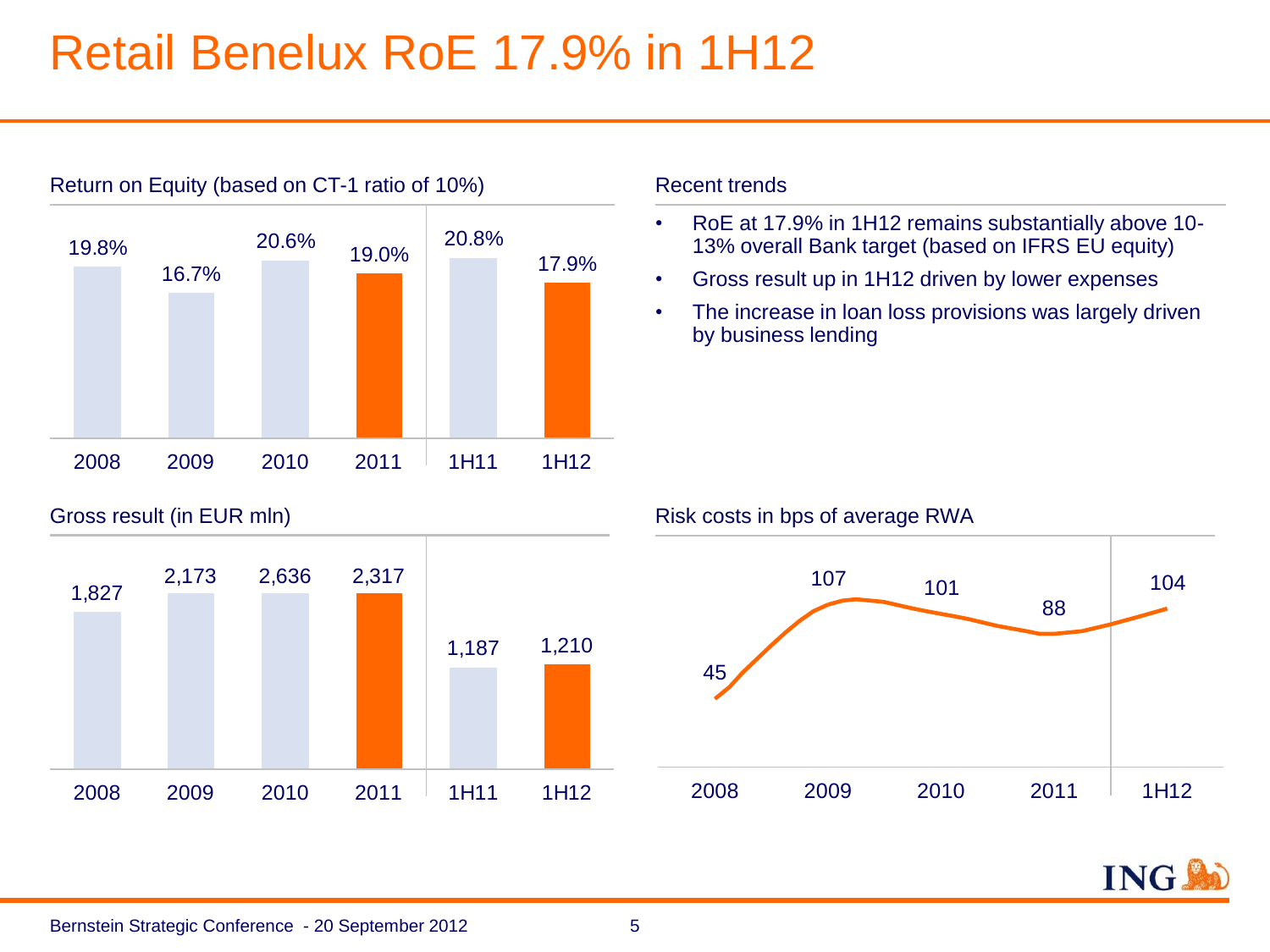### Income stable in 1H12 while the cost base was reduced

#### Income and expenses Retail Benelux (in EUR mln)



- Income increased slightly as higher client balances offset lower savings margins
- Cost base has been significantly reduced since 2008
- Additional regulatory costs of EUR 60 million in Belgium in 2011; 1H12 includes EUR 38 million reimbursement from old Belgian deposit guarantee scheme
- Cost measures announced in November 2011 to adjust to the changing environment while facing additional regulatory costs like Dutch banking tax (in 4Q12)

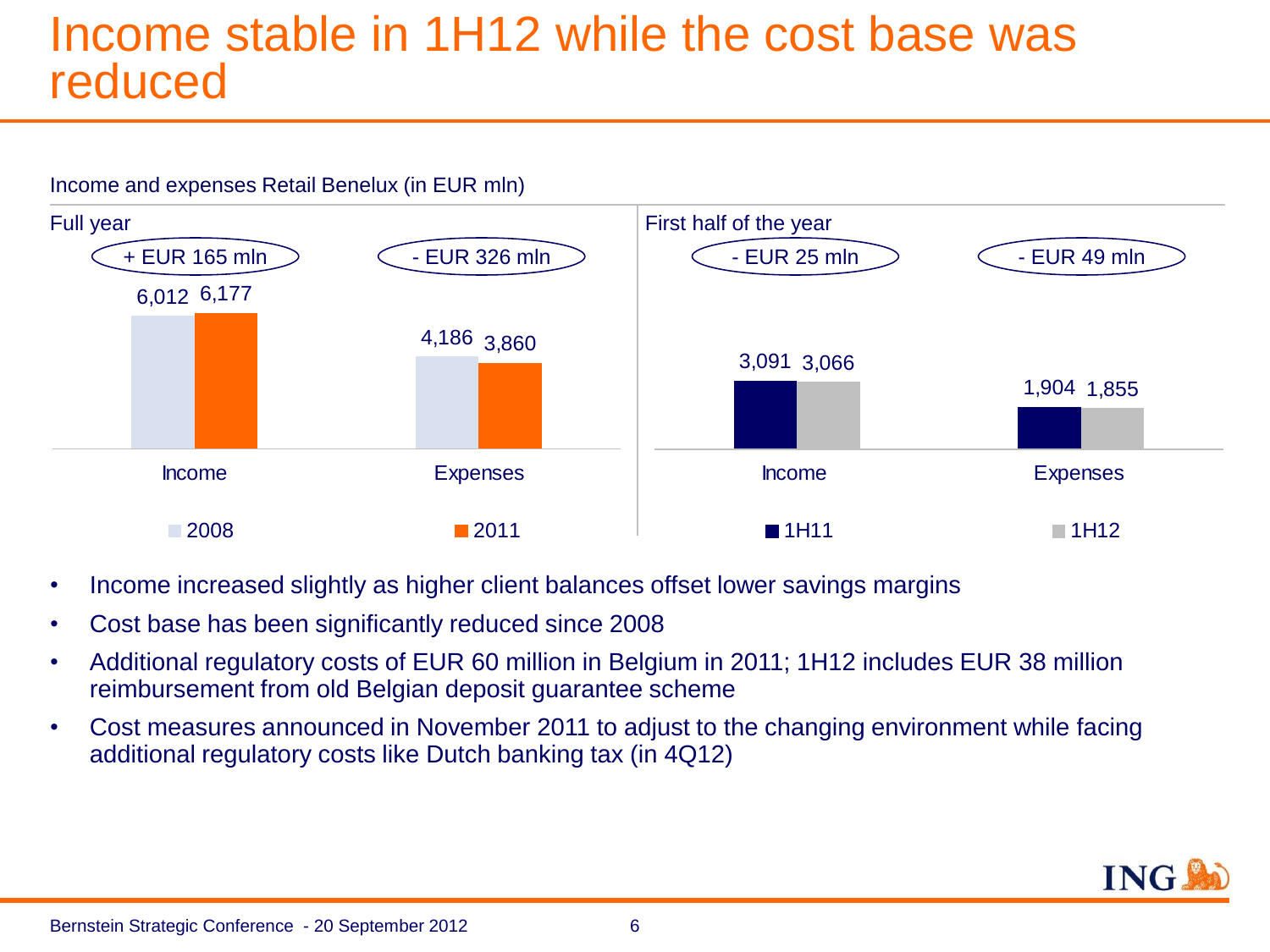## Retail Benelux has been a strong contributor to ING Bank's capital generation



#### **Further strengthening of CT1 ratio**

• The announced sale of ING Direct Canada and Capital One stake will lead to a pro-forma core Tier 1 ratio of 11.9%



#### Regulatory Capital Added (in EUR bln) **Retail Benelux has consistently Retail Benelux has consistently generated capital**

- Since 2009, Retail Benelux has generated EUR 3.4 billion of core Tier 1 capital
- EUR 3.8 billion of net profits
- Moderate RWA increase of EUR 4.2 billion to EUR 71.0 billion

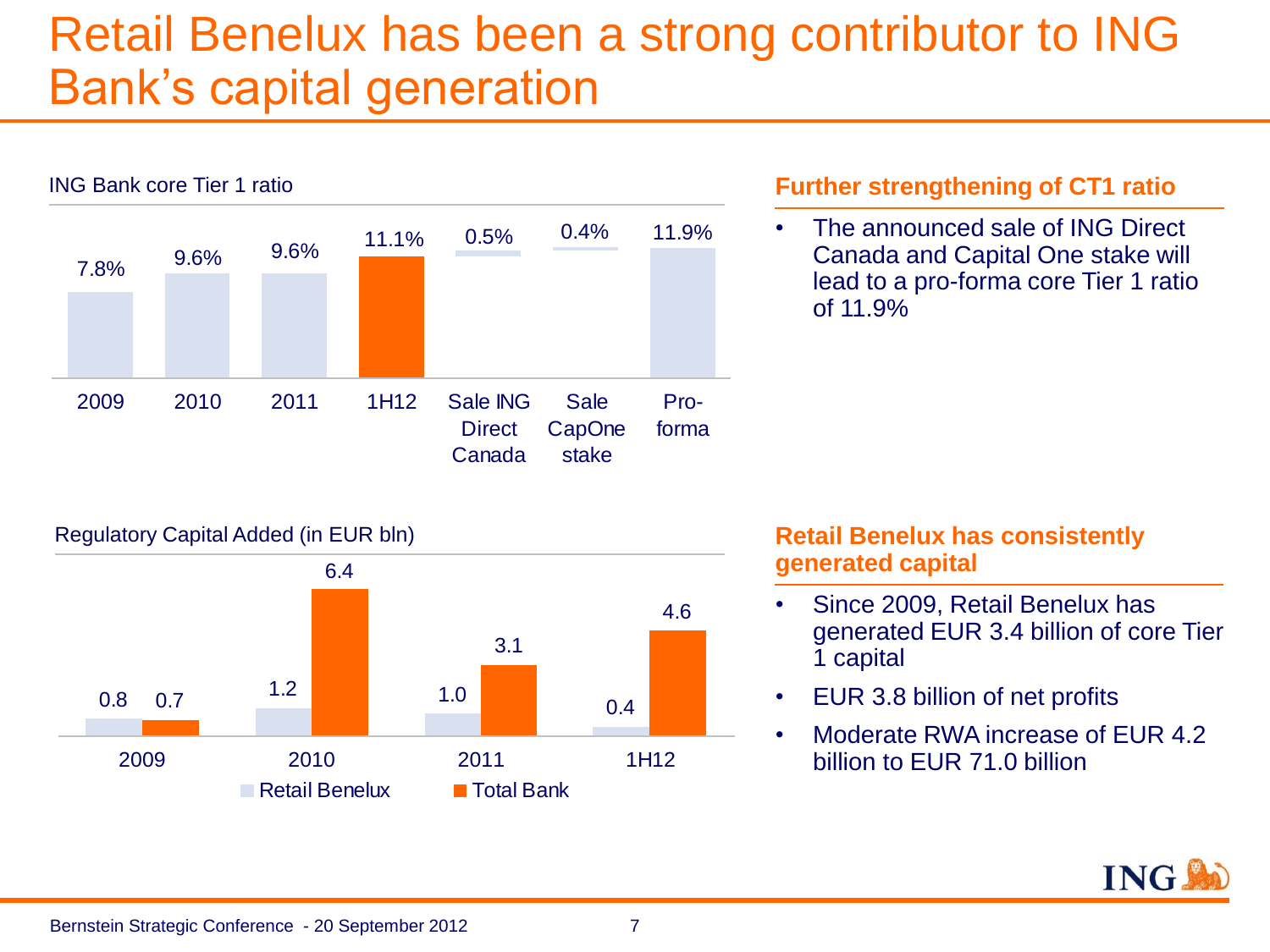## ING is the leading retail bank in the Benelux

#### ING Netherlands

- $\cdot$  # 2 bank in NL
- Full universal bank with 8.9 mln customers
- 280 branches
- 14,002 employees

#### ING Belgium

- # 4 bank in Belgium (including Record Bank)
- Full universal bank with 2.7 mln customers
- 779 branches
- 9,583 employees
- Full universal bank in Luxembourg

#### ING Retail Netherlands and ING Retail Belgium: market share and position

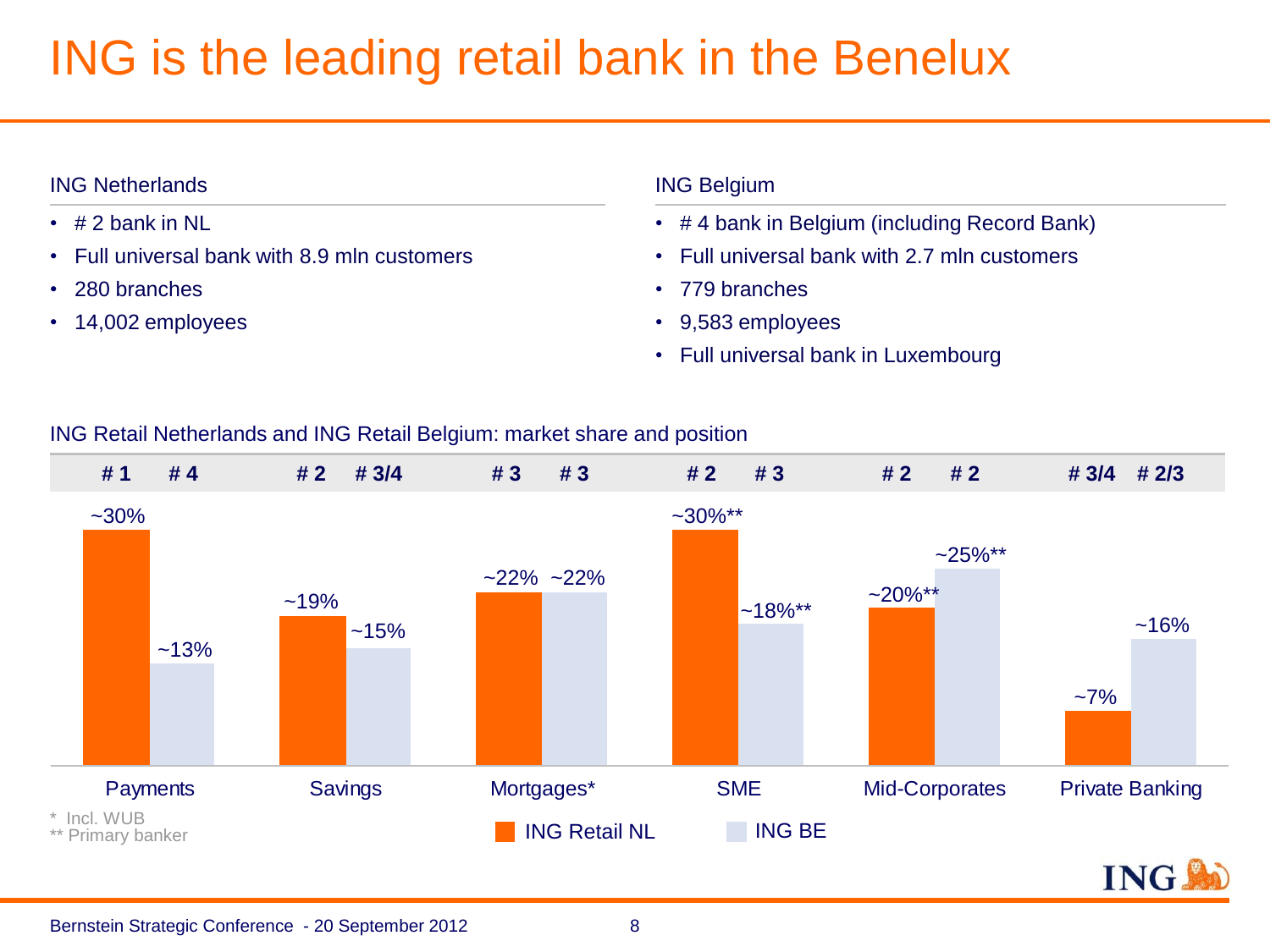### ING Retail Benelux well positioned to capture future trends in Retail Banking



For Customers: Easy and fair

- Customer centric culture, with care for customers
- Limited number of transparent products, serving all customer needs
- Consistent fair pricing
- Customer centric process management, with break-through simplicity
- Direct when possible, advice when needed

Underlying economics: Strong low cost model, stable business

- Superior brand, number one customer choice
- Prone to be direct, low credit risk
- Simplified product range
- Focus on direct channels
- Process excellence, low cost

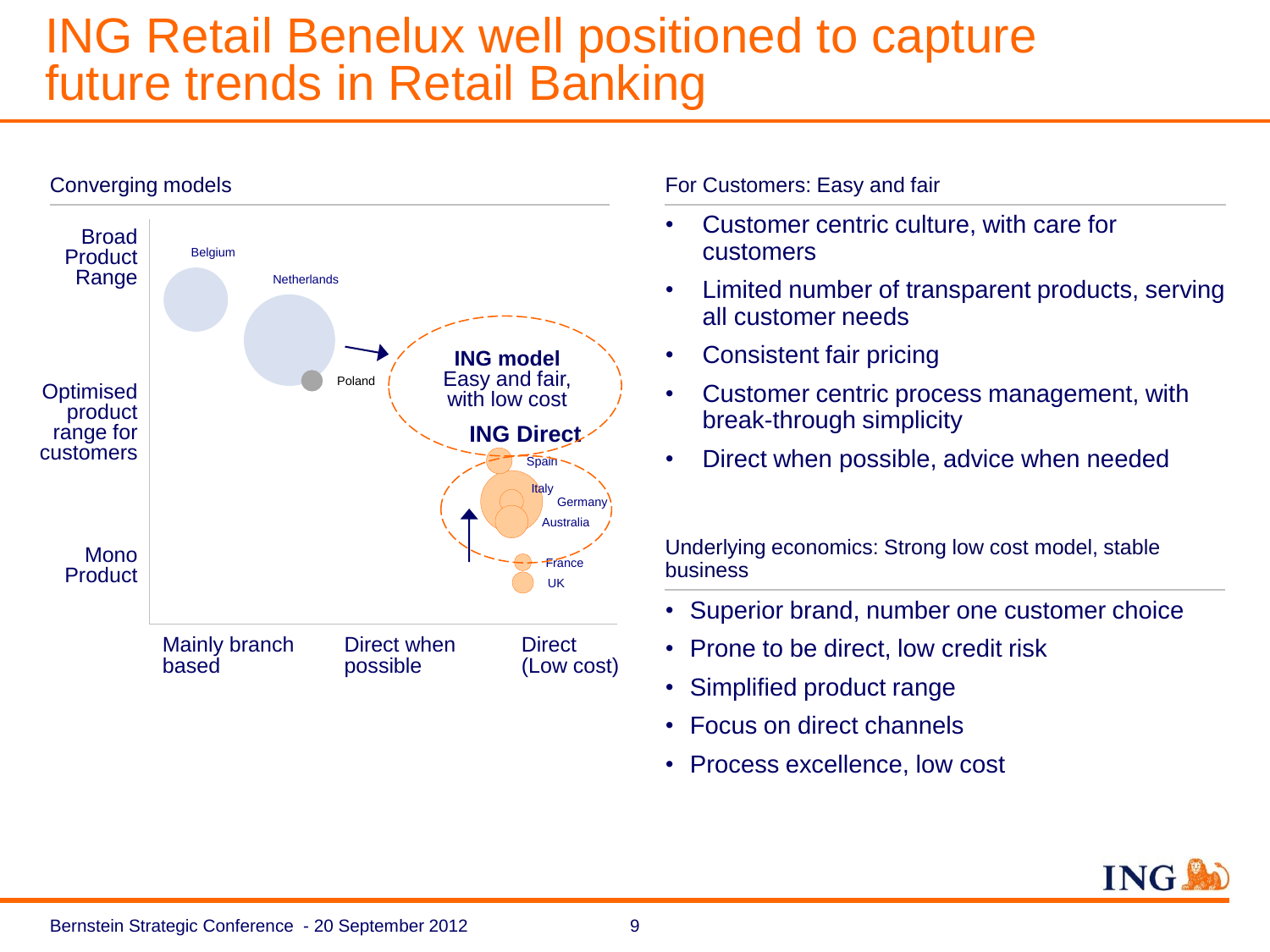# Retail Benelux delivering on balance sheet optimisation

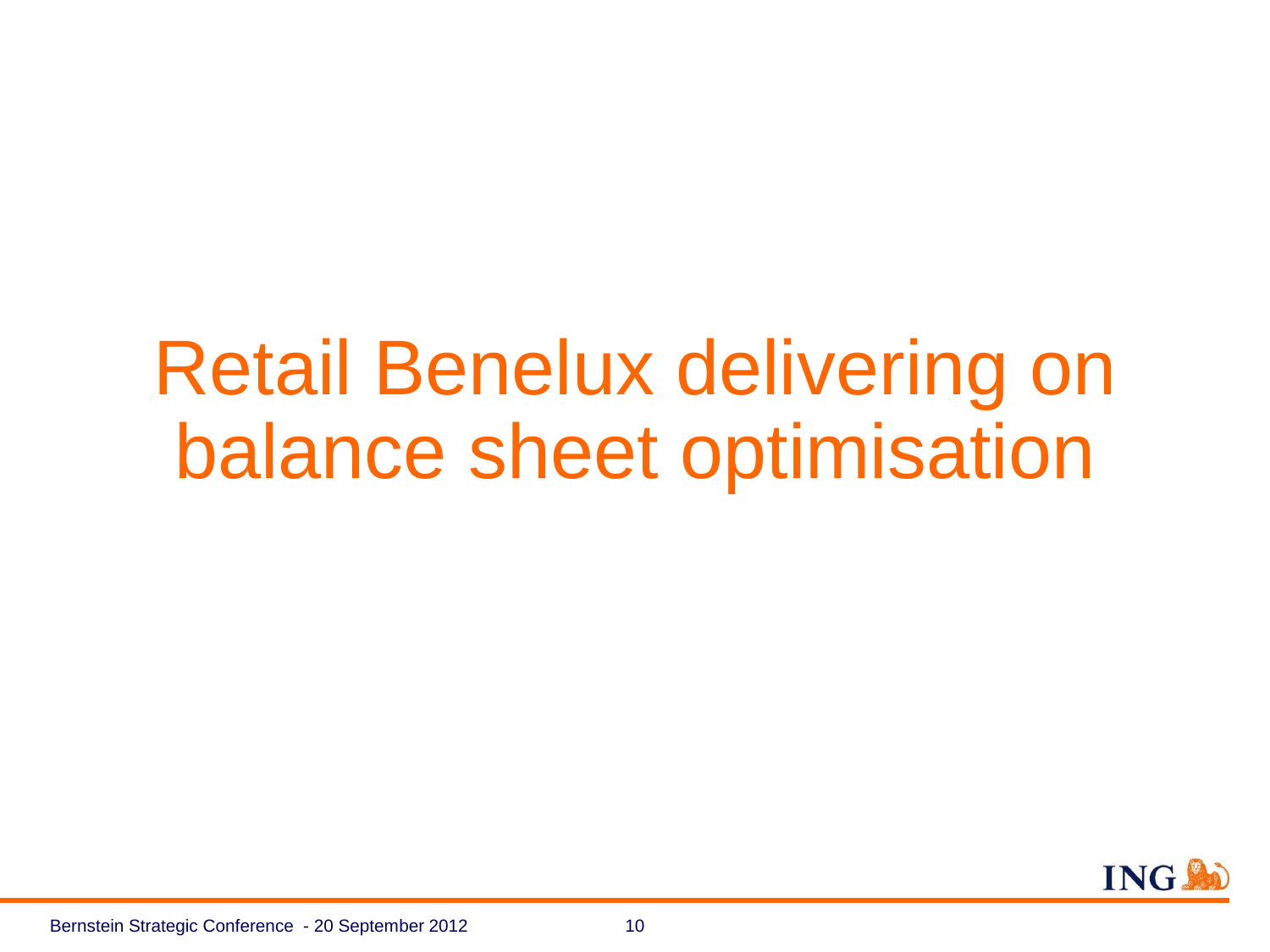### Managing the Bank Balance Sheet more efficiently under Basel III

#### **Balance Sheet stable at EUR 900 bln**



Bernstein Strategic Conference - 20 September 2012 11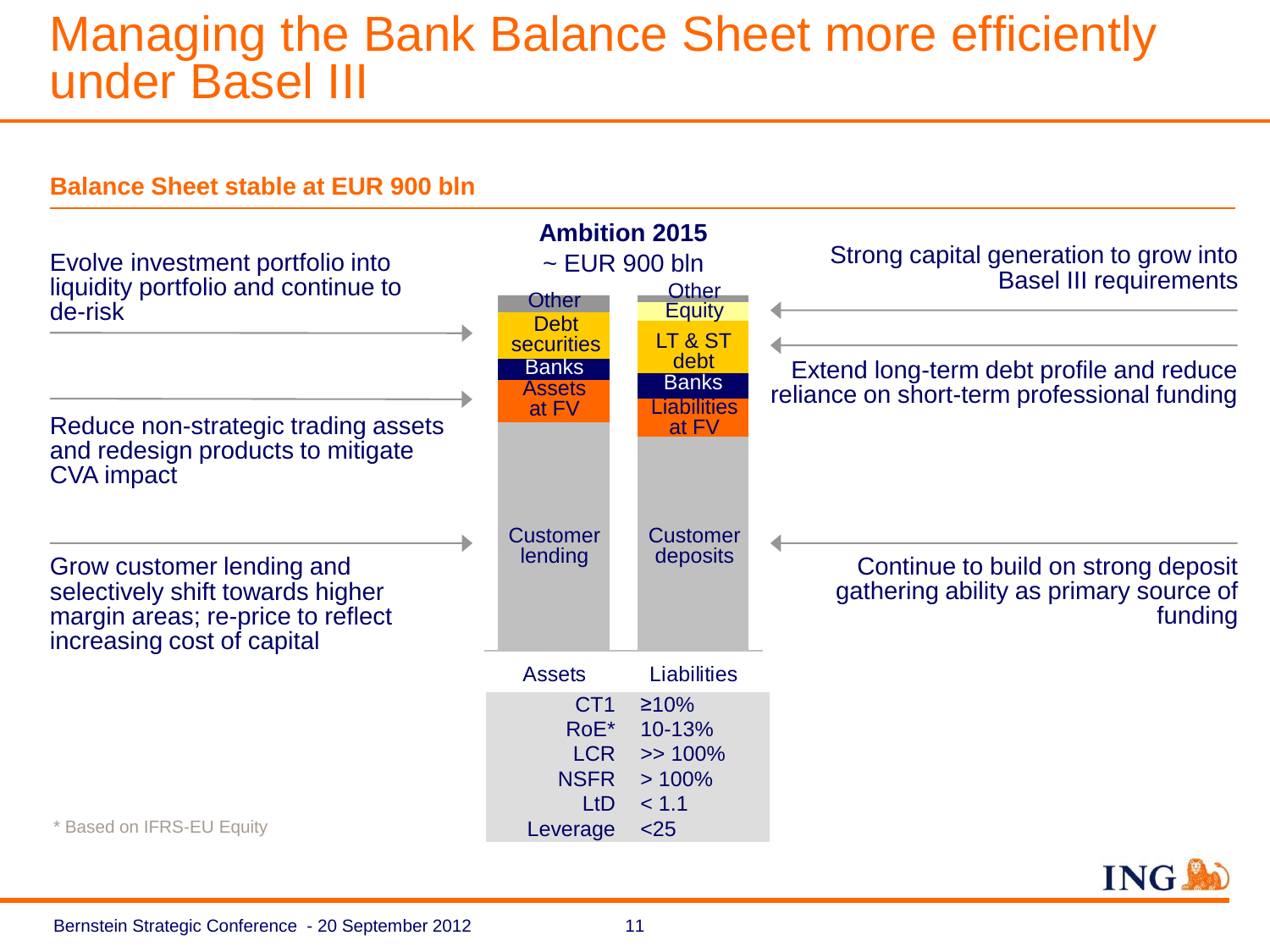### Retail Benelux contributes strongly to ING Bank's balance sheet optimisation

| <b>Focus on</b><br>deposit<br>growth | • In the Netherlands, ING strongly increased the retail deposit base by<br>EUR 10 billion since year-end 2010<br>• In Belgium, ING launched successful new products resulting in EUR 6<br>billion higher balances since year-end 2010<br>• Targeting deposits with high liquidity value          |
|--------------------------------------|--------------------------------------------------------------------------------------------------------------------------------------------------------------------------------------------------------------------------------------------------------------------------------------------------|
| <b>Adjust</b><br>funding mix         | • High quality Dutch mortgages offer a solid base to issue covered<br>bonds<br>• Year to date, EUR 3.75 billion public covered bonds have been issued<br>at an average spread of mid-swap $+ 74$ bps<br>• Total covered bonds outstanding EUR 27.5 billion with an average<br>tenor of 7.5 years |
| <b>Balance sheet</b><br>integration  | • Eliminate cross-border inefficiencies by creating self-sustainable<br>balance sheets which are locally funded<br>• Use of funding surplus in Belgium for international assets<br>• Re-price lending to reflect the higher cost of capital                                                      |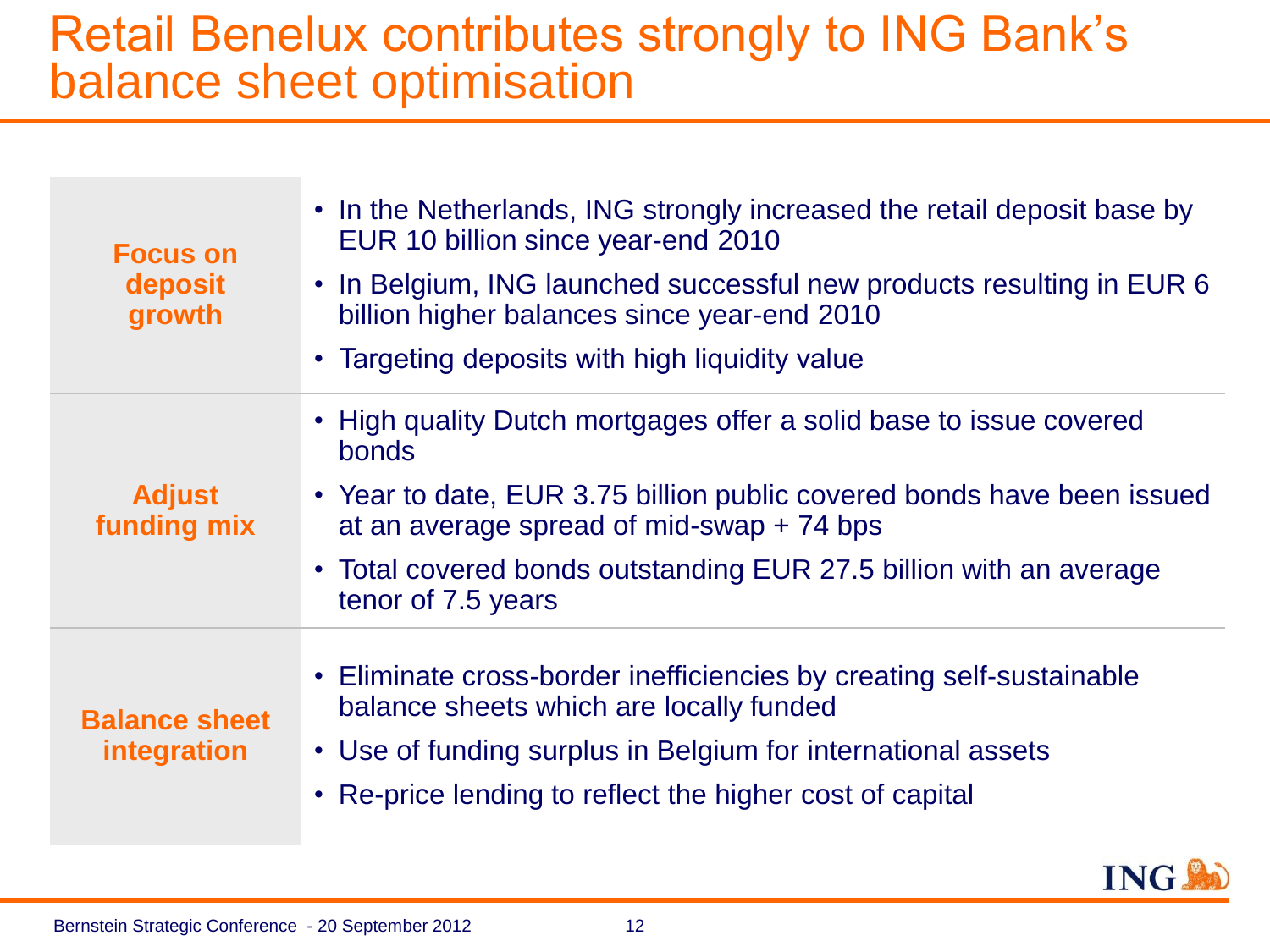## In the Netherlands, we have selectively grown longterm lending while accelerating funds entrusted



- Mortgages are an anchor product for increasing crossbuy
- Focus on high quality of new production
- Demand for credit is low
- Uncertainty related to future interest deductability is limiting demand for mortgages
- Volume growth in business lending is low due to current economic environment and competition, mainly from local players

Retail Netherlands funds entrusted (EUR bln)



- ING has accelerated growth in funds entrusted
- Driven by strong inflows in fixed-term deposits and various savings campaigns
- 1 year fixed-term deposit campaign aimed at private individuals at end 2011/early 2012
- Total funds entrusted increased by EUR 7.1 billion in 1H12 of which EUR 3.0 billion in fixed-term deposits
- Interest rates on variable savings accounts have been declining since February 2012

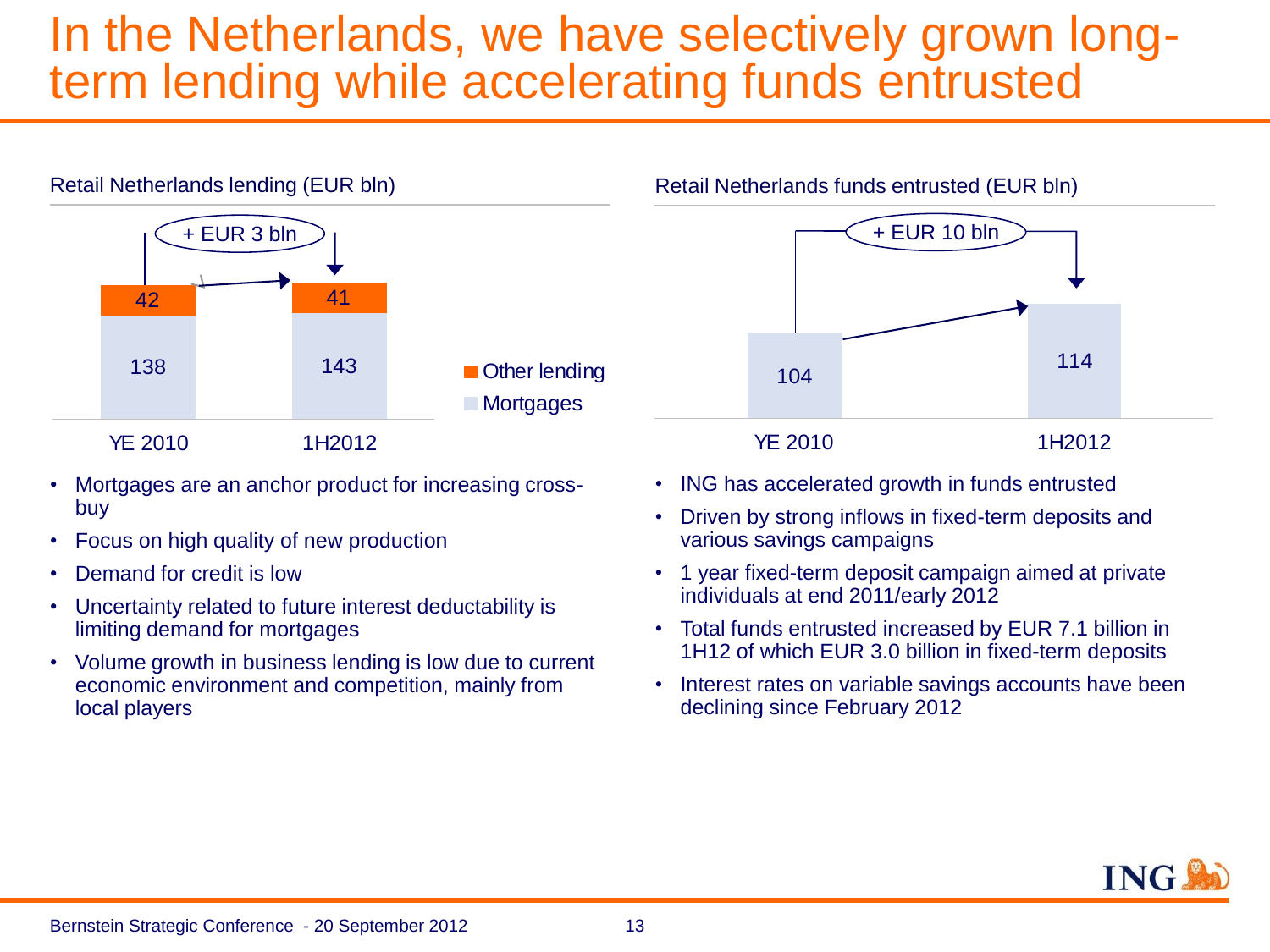## Funding rich Belgian market allows for asset growth



- Balanced growth in mortgages while increasing market share in business lending
- Pricing discipline maintained
- Stable demand for mortgages
- ING Belgium has good momentum in growing market share in business lending

68 74 YF 2010 1H2012 + EUR 6 bln

- Healthy increase in funding rich Belgian market
- Driven by introduction of new products

Retail Belgium funds entrusted (EUR bln)

• Competition is fierce, primarily from other on-line banks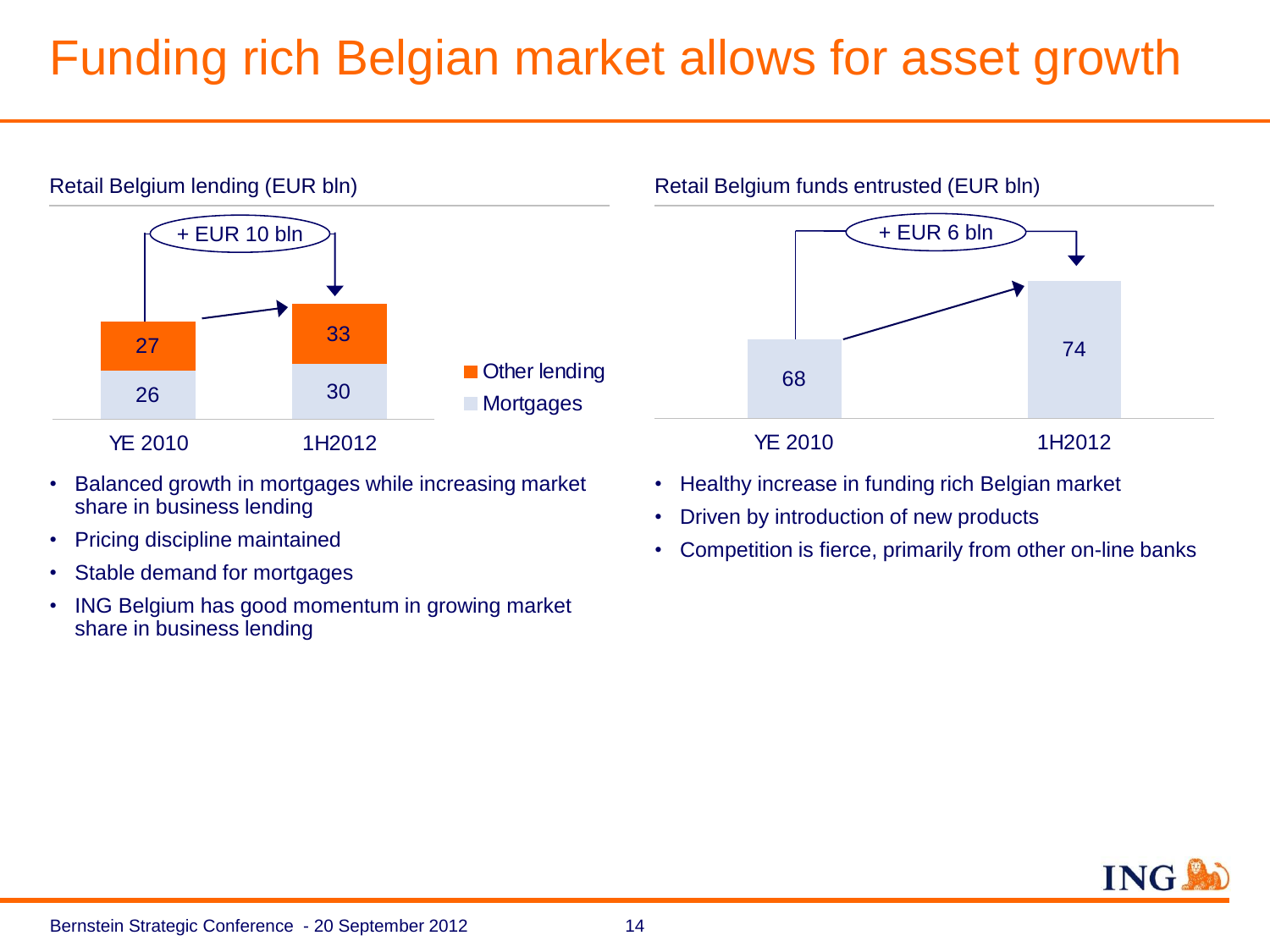## Retail Benelux contributed EUR 14 billion to balance sheet integration

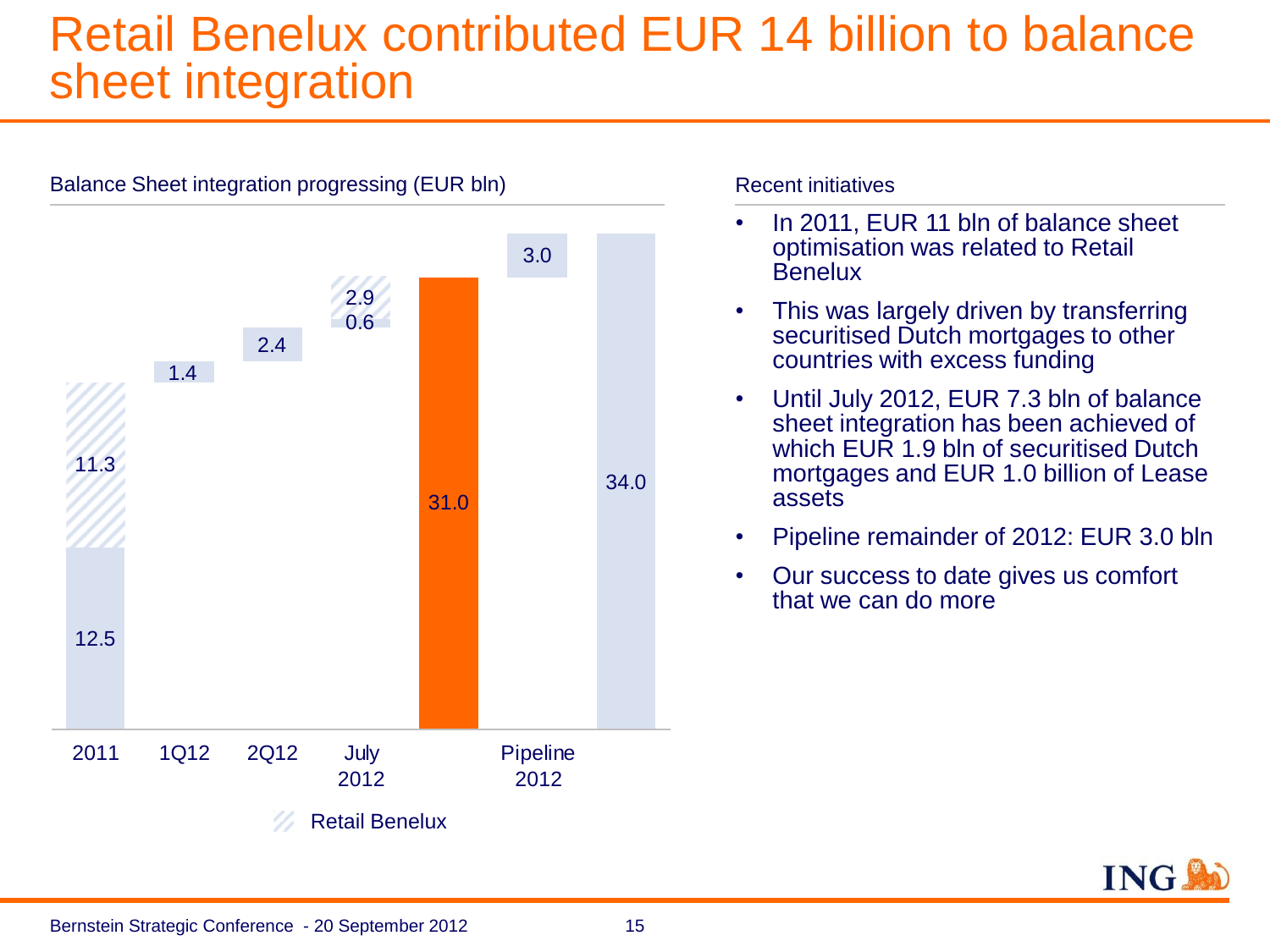# Retail Netherlands: maintaining a high RoE

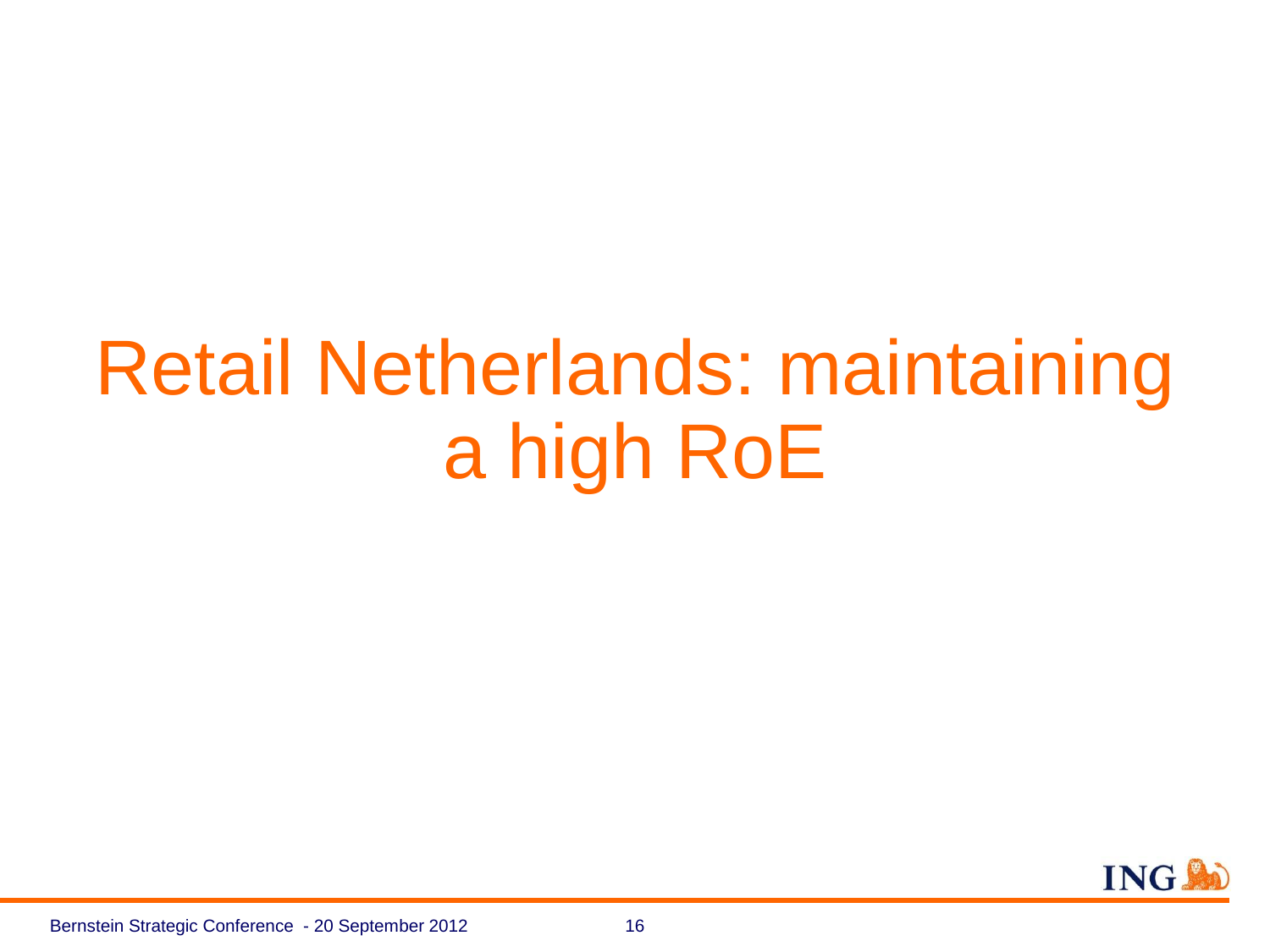## ING Retail NL adapted to a changing environment

| <b>Customer Centricity</b>                                                                                                                                                                                                    | <b>NPS</b>             |                                   |                                 |                                  |  |
|-------------------------------------------------------------------------------------------------------------------------------------------------------------------------------------------------------------------------------|------------------------|-----------------------------------|---------------------------------|----------------------------------|--|
| Easy and transparent product offering<br>Converged to distribution model "direct where possible,<br>advice when needed"<br>Leverage new technology to improve service levels, proximity<br>and convenience (internet, mobile) |                        | $-23$<br>$-45$                    |                                 | $\sqrt{2009}$<br><b>June '12</b> |  |
| <b>Operational Excellence</b>                                                                                                                                                                                                 |                        | Cost savings initiatives NL (FTE) |                                 |                                  |  |
| Cost leadership will be a key strategic advantage<br>Further process and IT improvements leading to:<br>More efficiency<br><b>Better client services</b>                                                                      | 2,500                  | 1,000                             | 1,200                           | 2,700                            |  |
| Focus on workforce to increase effectiveness<br>Further cost reductions announced in November 2011 (Case<br>for Change)                                                                                                       | Merge<br><b>PB/ING</b> | Closing<br>JV post<br>offices     | <b>Back to</b><br><b>Basics</b> | Case for<br>Change               |  |
| <b>Balance Sheet Optimisation</b>                                                                                                                                                                                             |                        |                                   |                                 |                                  |  |
| Increase growth in savings and fixed deposits<br>Moderate growth in mortgages, focused on core customers<br>Grow in attractive SME market using a relationship model                                                          |                        |                                   |                                 |                                  |  |

• Use pricing differentiation to reflect higher cost of funding

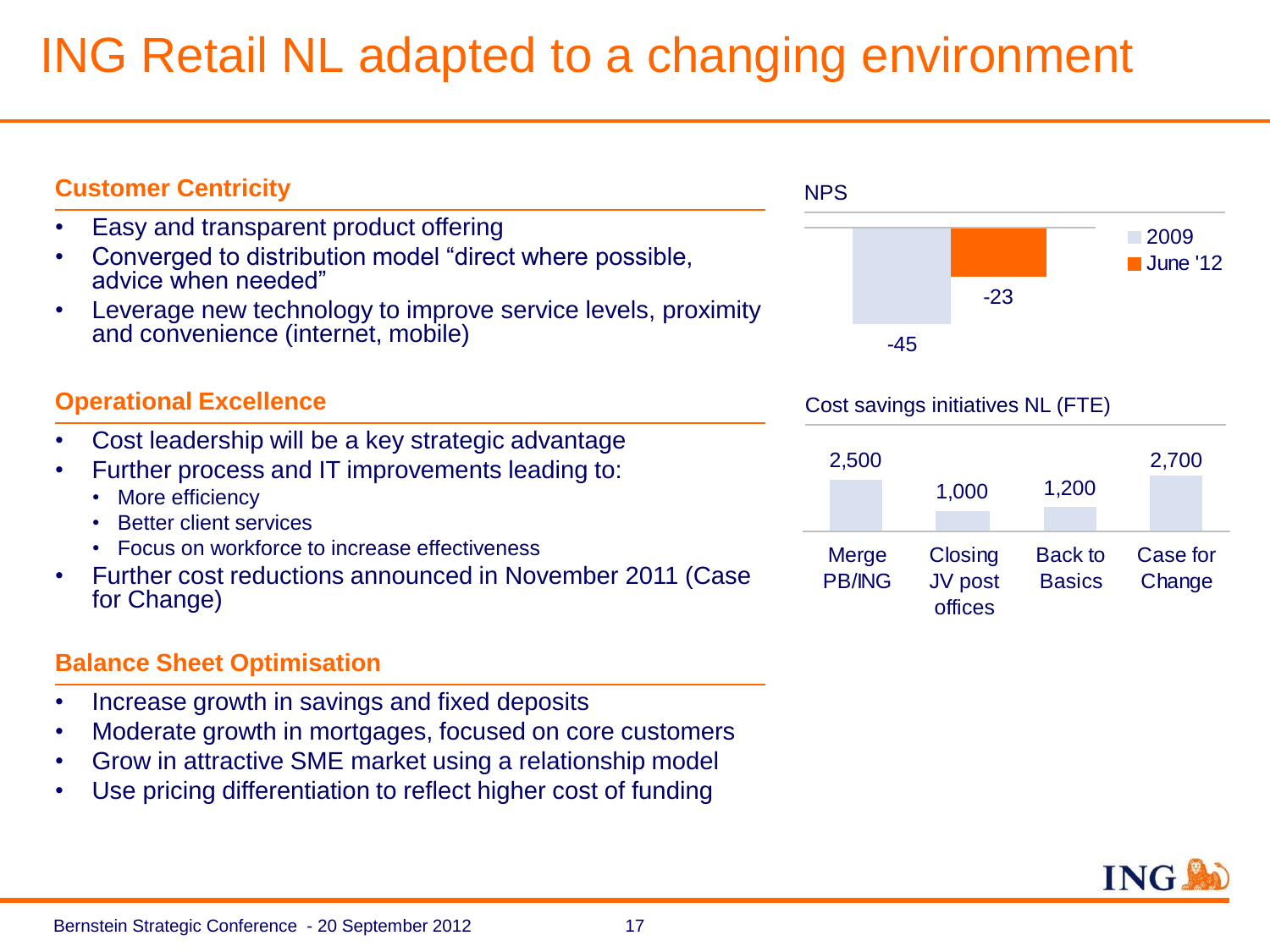### Retail Netherlands: maintaining a high RoE despite headwinds



#### Recent trends

- Return on Equity in 1H12 was 15.6%
- Income is under pressure driven by the low interest rate environment
- Risk costs are slowly trending up, largely due to higher provisioning for business lending





#### Underlying loan loss provisions in bps of average RWA



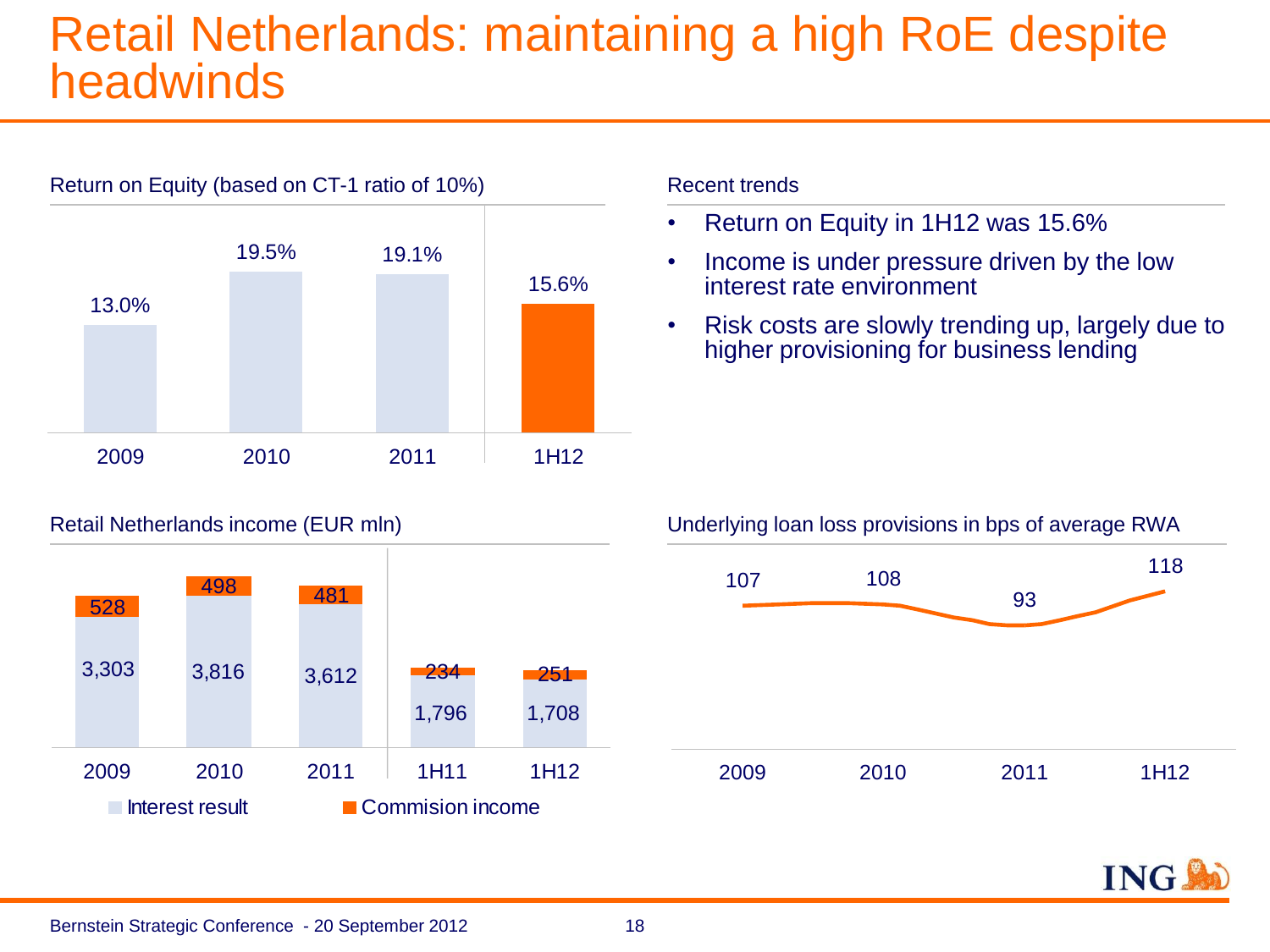### Savings rates are coming down while margins on lending are stable despite higher funding costs

#### Savings rates are coming down in the Netherlands

- Top savings rate\* in the Dutch market increased by ~60bps in 2011; a decline was initiated in February 2012
- ECB rates have decreased by 90 bps in the last 7 months putting pressure on the investment yield

Margins on lending stable despite higher funding costs

- Margins on lending reflect higher funding costs, competition for business lending and low demand for credit
- Margins in 1H12 back to a level comparable to 2009



\* Average of top-3 in the market, base rates Source: Marketing pricing

#### Lending margins indexed (2009 = 100)



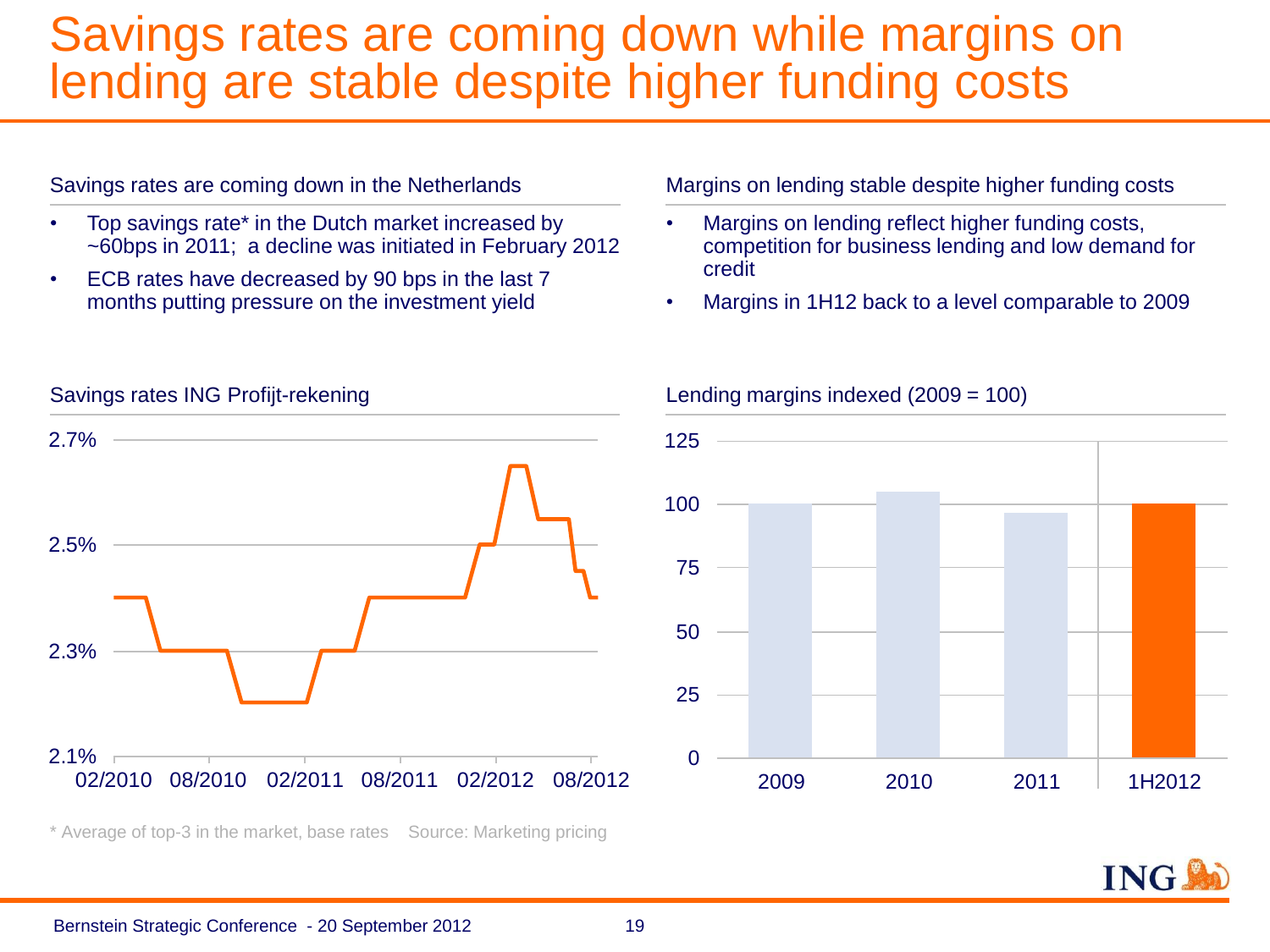## As retail cost leader in the Netherlands, ING improved its cost advantage significantly over the past years



Cost reduction programme announced in November 2011 (EUR mln)

|                       |        | 2011 2012 2013 2014 2015 |            |       |     |
|-----------------------|--------|--------------------------|------------|-------|-----|
| Cost savings          |        |                          | 75 215 330 |       | 330 |
| Non-recurring costs   | 235    |                          | 75 105     | 40    |     |
| <b>Total benefits</b> | $-235$ |                          | $110^{-7}$ | - 290 | 330 |

Cost base is further reduced

- Weakening economic environment, more stringent regulatory requirements and changing customer expectations are putting pressure on volumes & margins
- A cost reduction programme was announced in November 2011 with additional IT investments to offer better service to our customers in combination with a lower cost level (~2,700 FTE)
- Further process improvements by reducing complexity and streamlining workflows
- Additional IT investments to reduce costs while delivering faster and more accurate service
- Total annual cost savings of EUR 330 million to be realised in 2014
- This will offset the Dutch Bank tax which will be introduced in the fourth quarter of 2012
- Estimated impact Dutch Bank tax will be around EUR 220 million

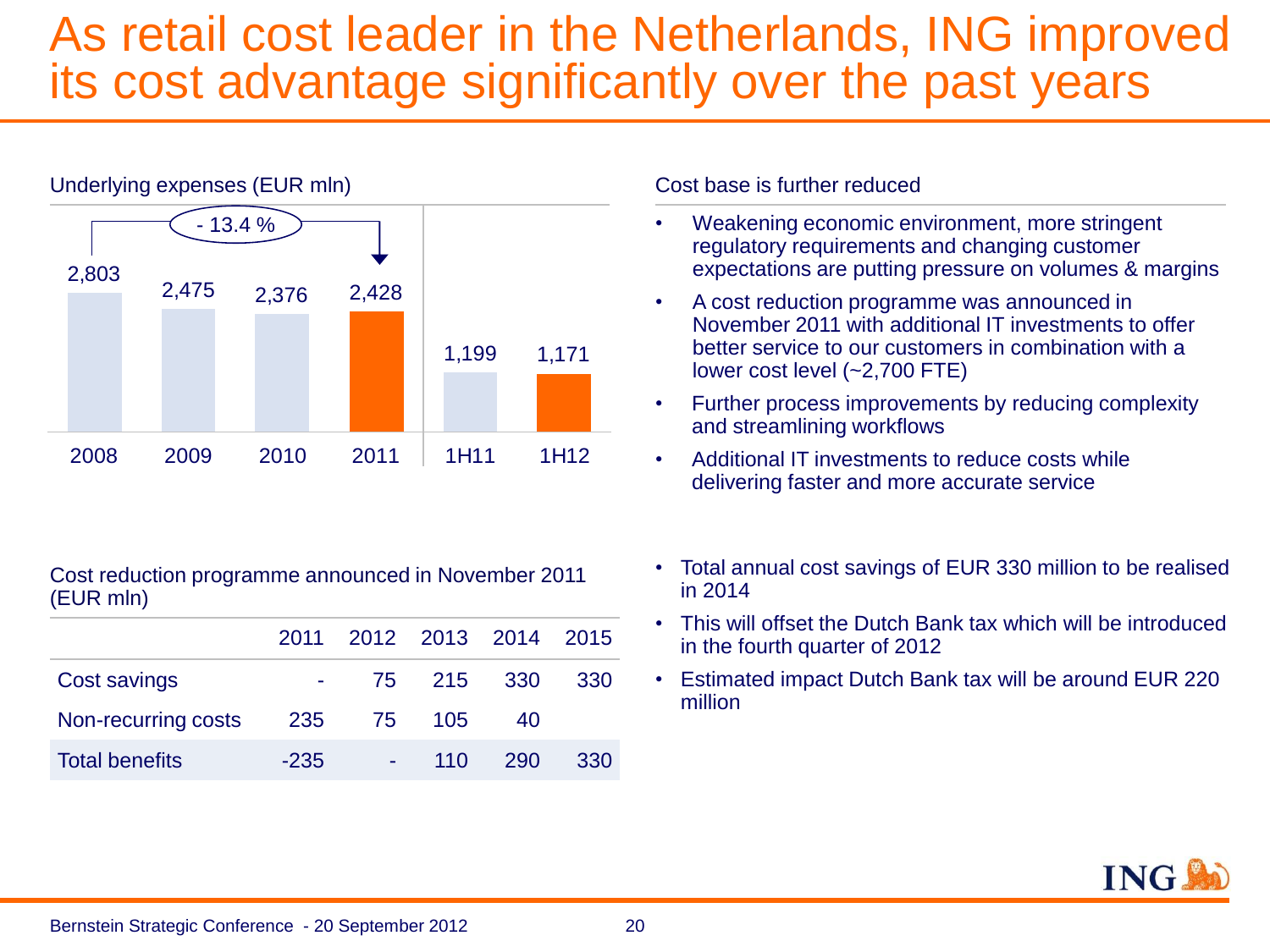## Benefits from restructuring programmes go far beyond cost reductions

#### **Aim is to increase customer centricity and operational excellence**

- Product offering has been simplified and made more transparent
- Simplification of products made it possible to streamline the client processes and related client channels
- Operational excellence has become visible in:
	- measurable and predictable processes
	- service-oriented back offices
	- straight-through processing
	- strong centralised customer base
	- modern channels for day-to-day services

#### **NPS improved strongly since the crisis**



#### **Simplification of Product Offering**

Examples # Retail savings products offered in NL



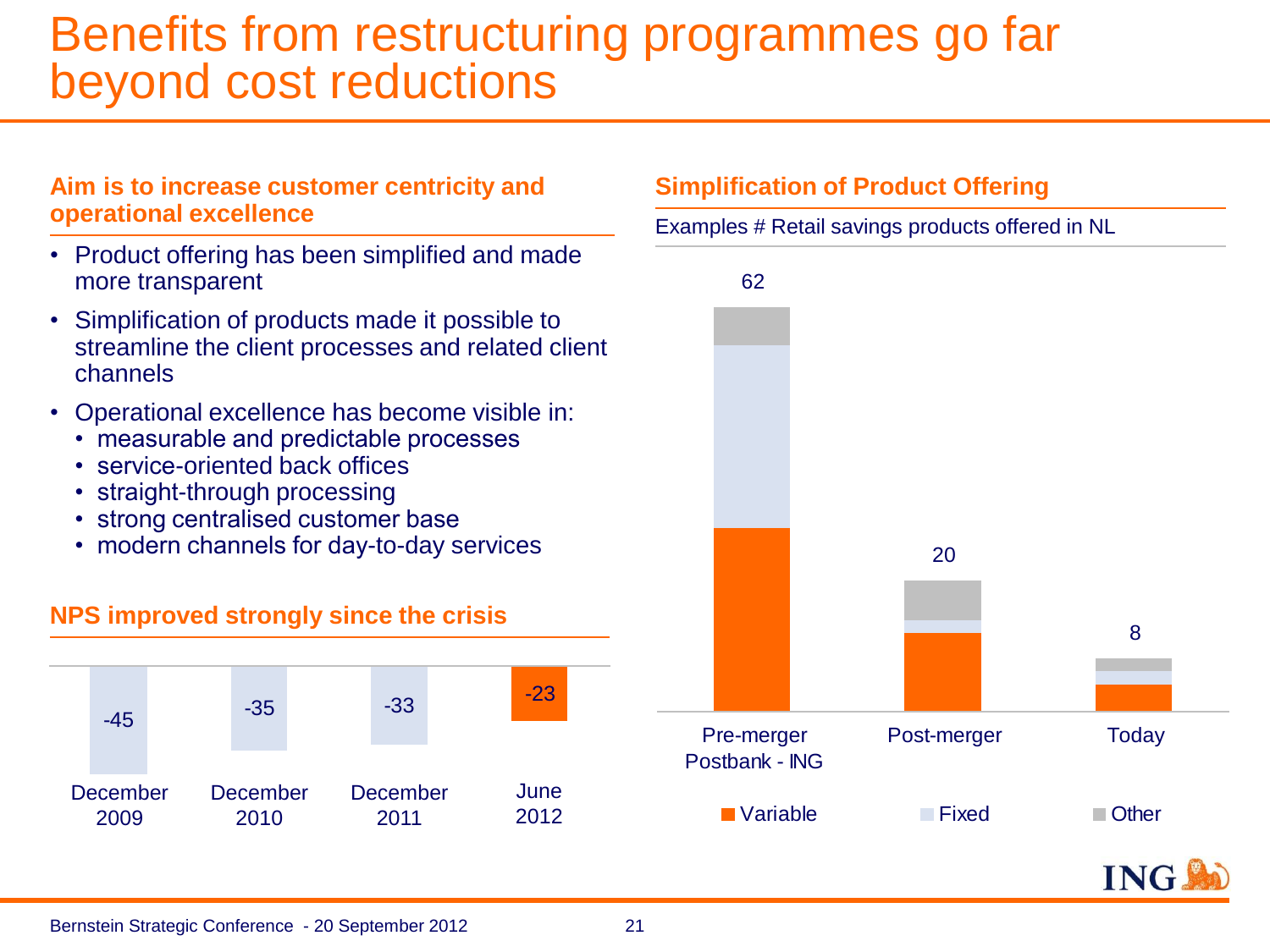## ING is the leading internet bank in the Netherlands

## • Internet is the leading channel or usage of sales, with 60% of sales via internet • # of ING customers with an online banking account is still growing (currently ~4 mln) **Ambition to be the number 1 in Dutch mobile banking** • Launch of ING App in November 2011 • By December 2011 already 0.5 million downloads

- The number of downloads increased to 1.4 million in June 2012
- More than 1 million activated users

**ING is the leading internet bank**





Branch visits **Internet visits** 

 $\Box$  2008 2011



ING channel usage: growth in internet usage (in millions)

 $\Omega$ 

400

800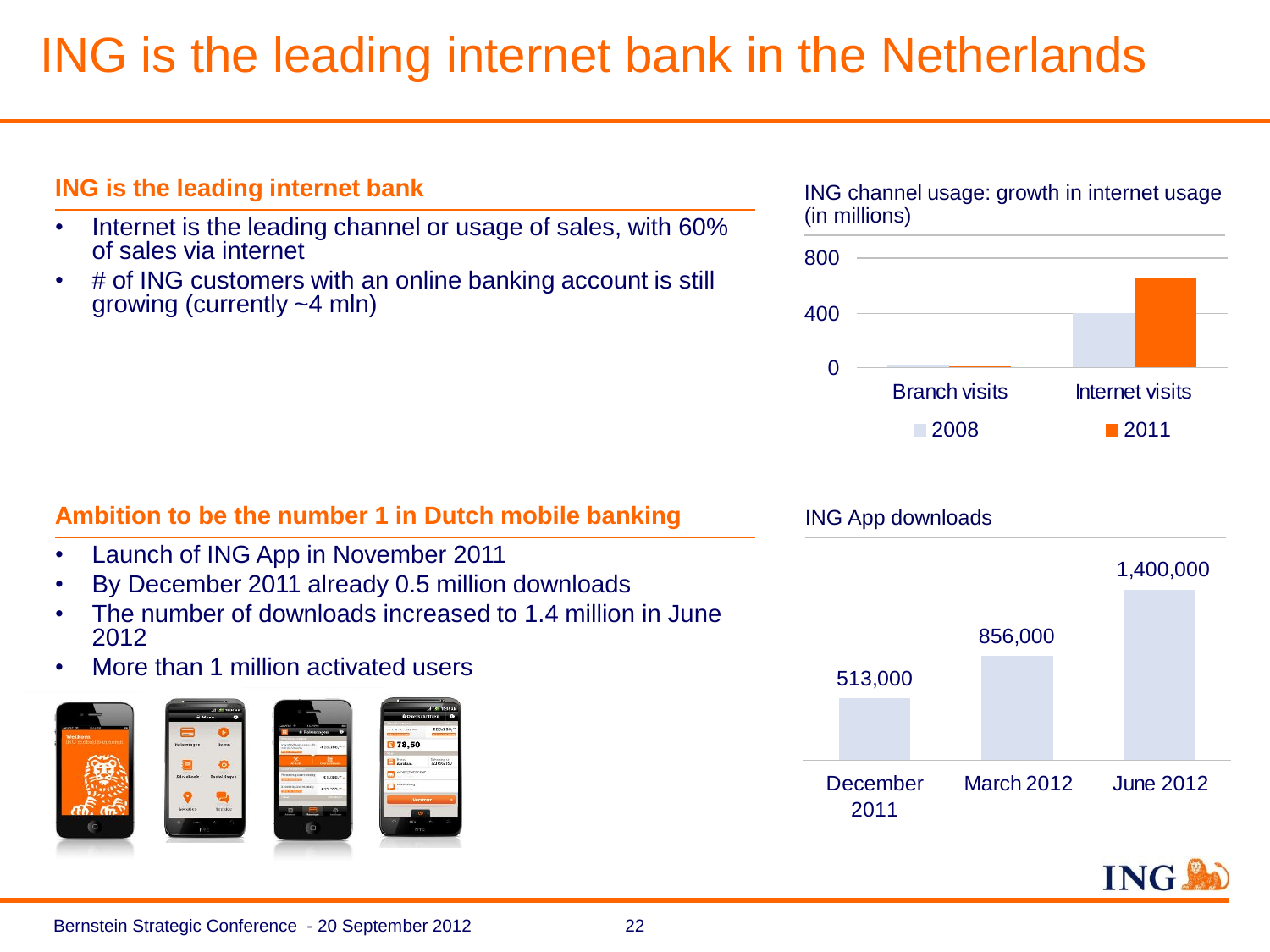### Dutch mortgage market: Despite high LTVs it is less risky than perceived

#### **Dutch Government policies**

- Mortgage interest is tax deductible for a period of 30 years
- In May 2012, changes have been announced for new mortgage loans
- Guarantee system for qualifying mortgages (NHG) up to EUR 320,000
- Withdrawal of subsidies for social housing

#### **Balanced price growth and shortage of houses**

- No price boom pre-crisis
- Relatively low level of owner-occupancy
- Number of single-person households increasing

#### **Regulation**

- Maximum loan-to-value (LTV)
- Introduction of stricter Code of Conduct limits borrowers' debt/income and loan-to-value ratio as per 1 August 2011
- Law allows lenders to claim income and assets of borrowers in arrears

#### **Buffers through social security**

- Low unemployment rate compared to other countries
- Social security system provides unemployment benefits from 3 up to 38 months
- Financial compensation for layoffs and personal liability for mortgage taker

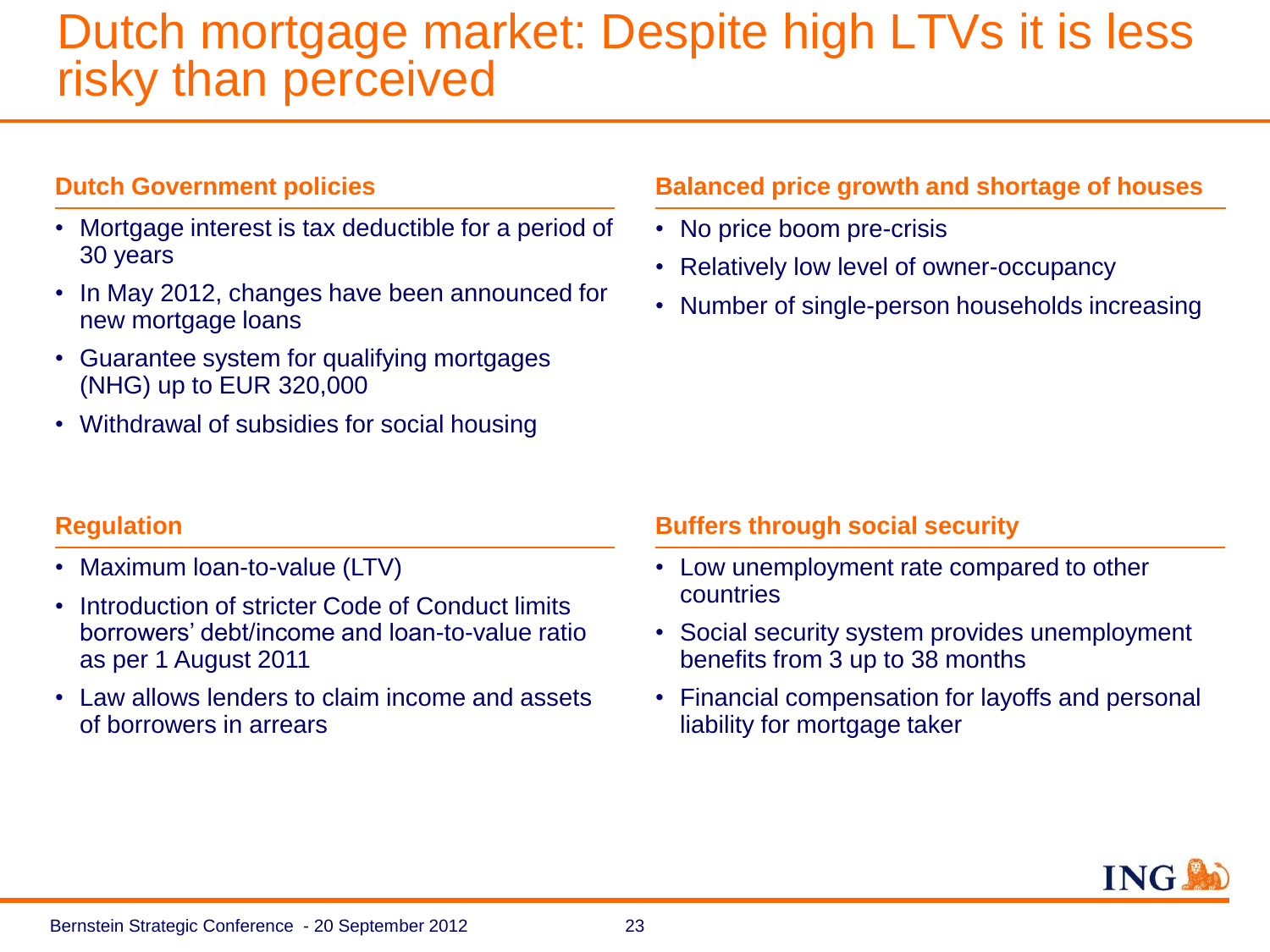## Dutch mortgages: limited repricing risk while underwriting criteria are more stringent



#### ING Domestic Bank: Mortgage type



ING.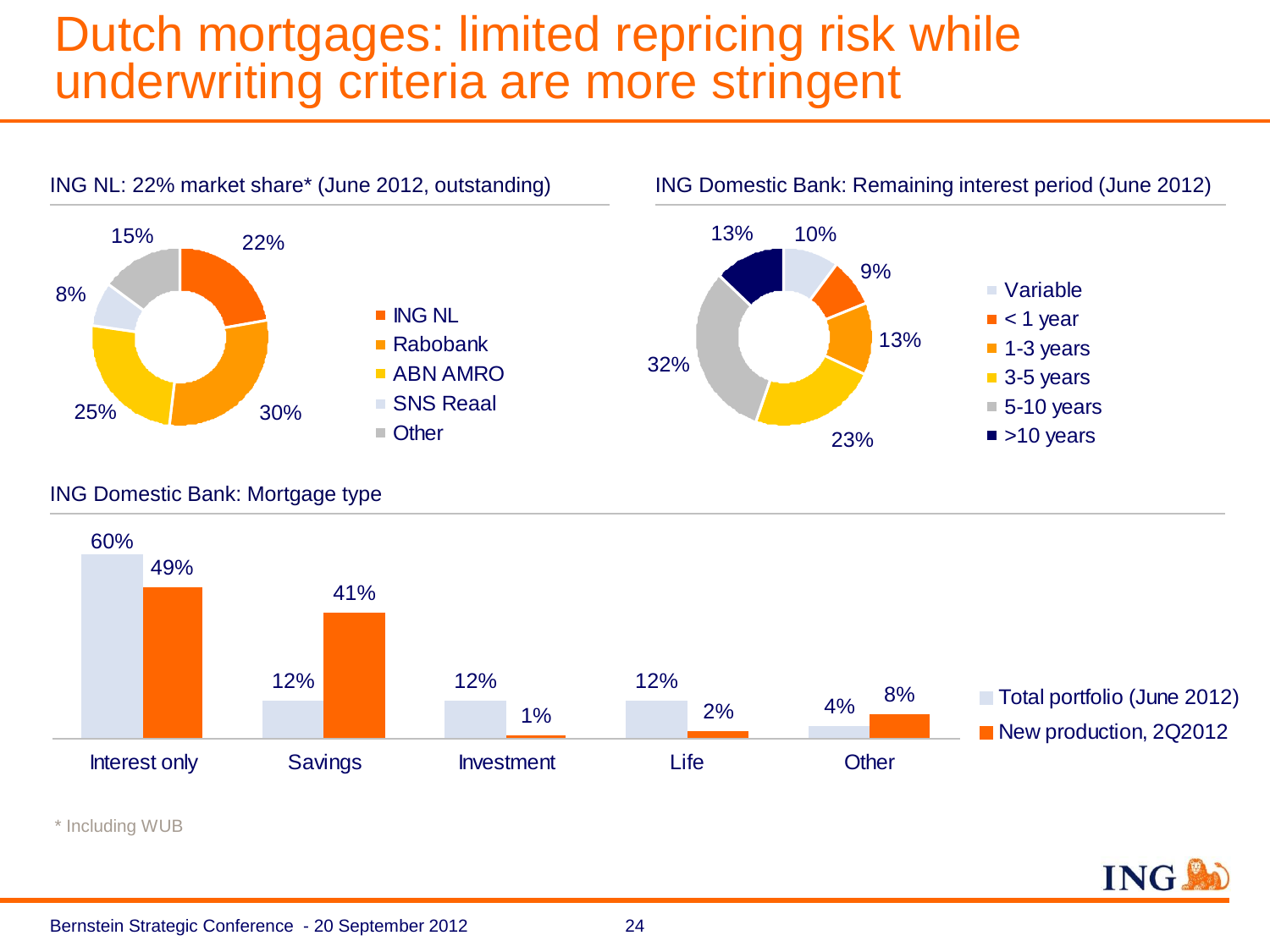### The NPL ratio for Dutch mortgages stable despite house price declines





Risk costs and write offs (EUR mln)



\* Source: NVM

Risk costs expected to remain elevated

- Risk costs in 1H12 were EUR 90 million
- The higher level of provisioning was mainly driven by lower house prices
- NPL's have remained stable through the last 5 years
- Further decline in Dutch house prices and increase in unemployment would lead to higher risk costs on mortgages, but we do not expect a dramatic increase

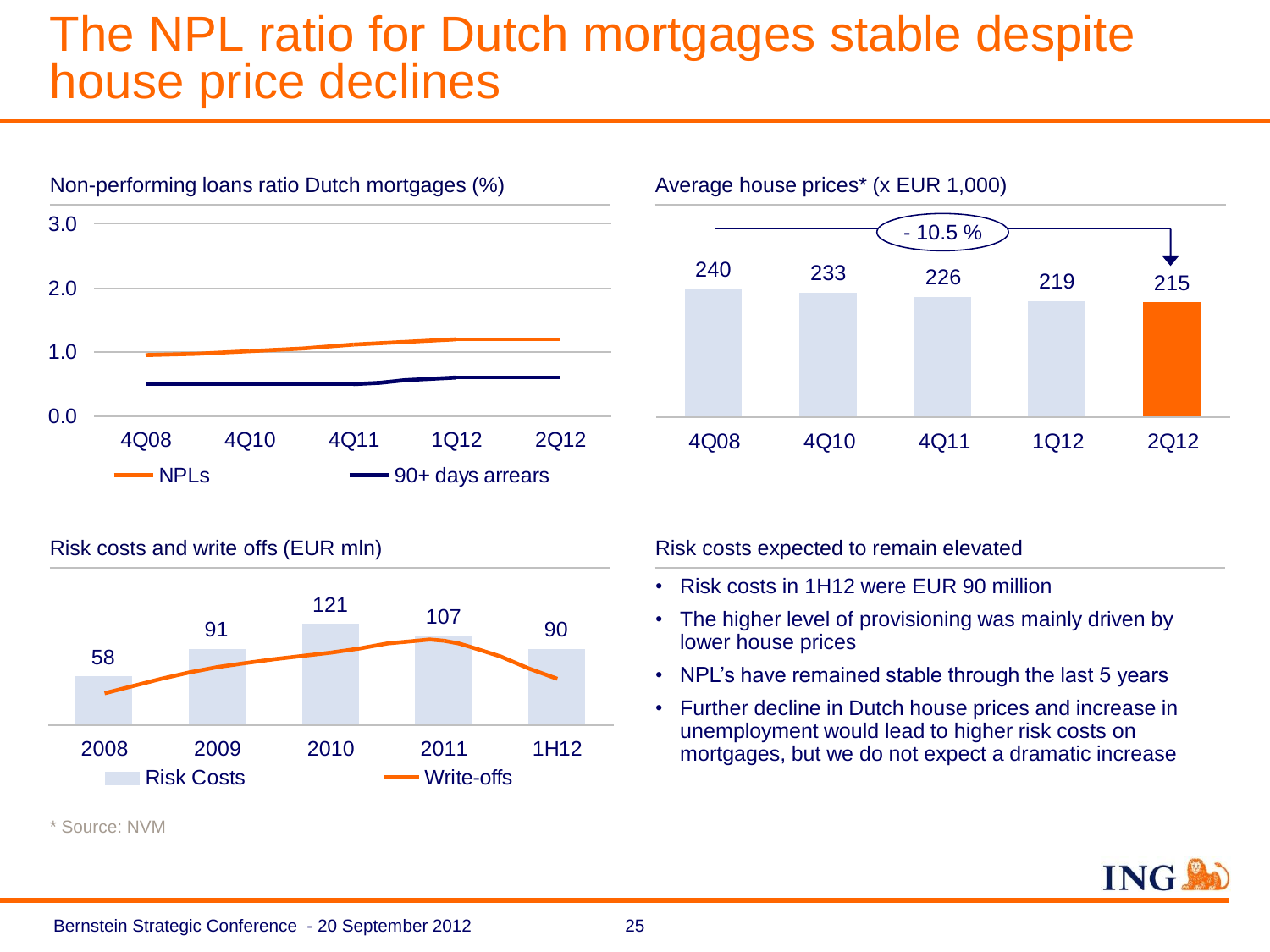## Higher risk costs for Business lending NL driven by more cyclical segments



Some segments more affected than others<sup>\*</sup> (NPL, %) Risk costs up in a well diversified portfolio



\* Risk based



- Risk costs have increased in 1H12
- Although NPL's for the total book remained relatively stable, the increase was largely driven by more cyclical segments like Transport and Construction due to the weakening in the economic environment
- High NPL's in Food and Beverage are largely driven by green house farming industry
- In addition SME showed a further weakening

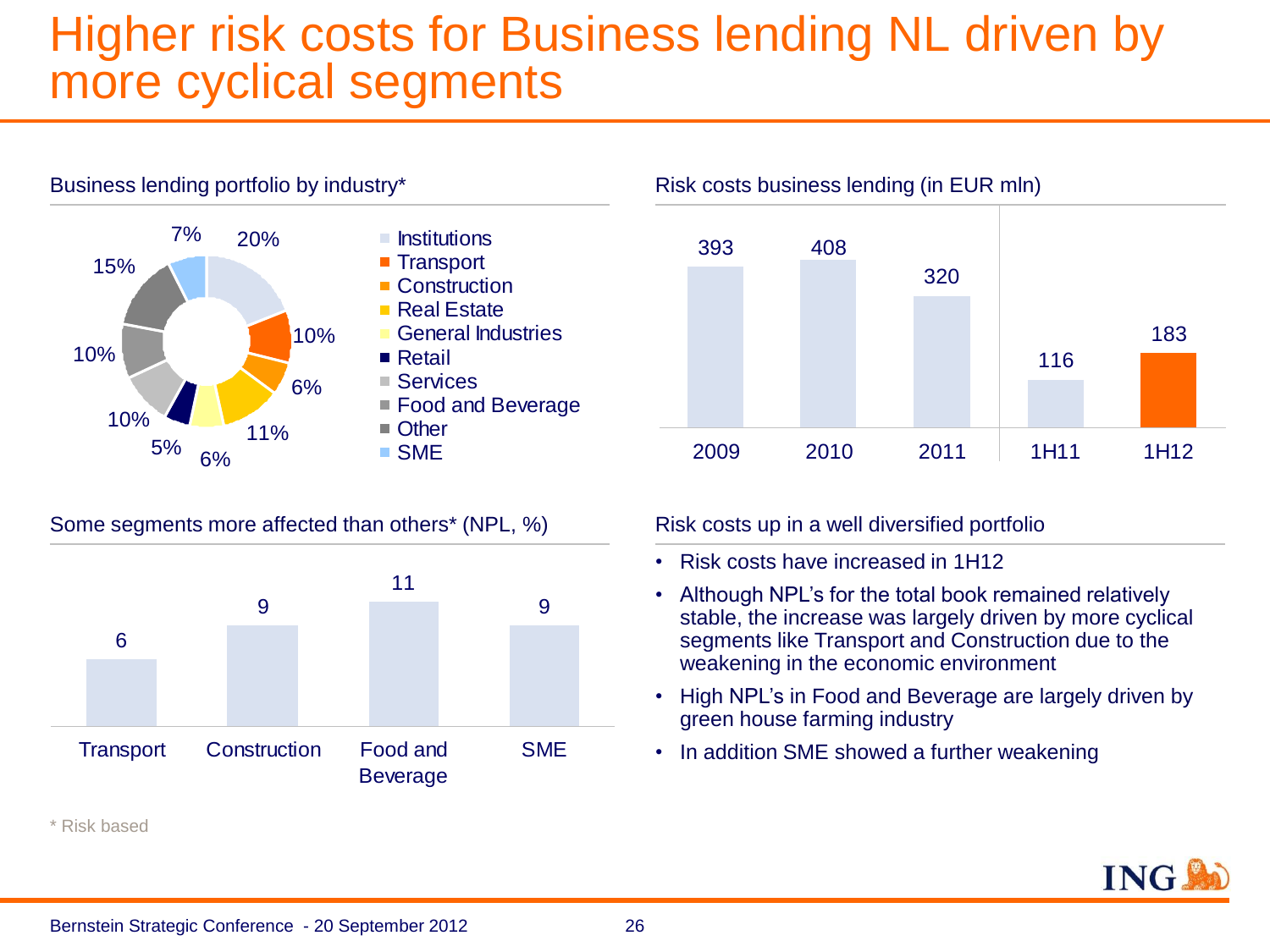# Retail Belgium: high RoE business with pockets of growth

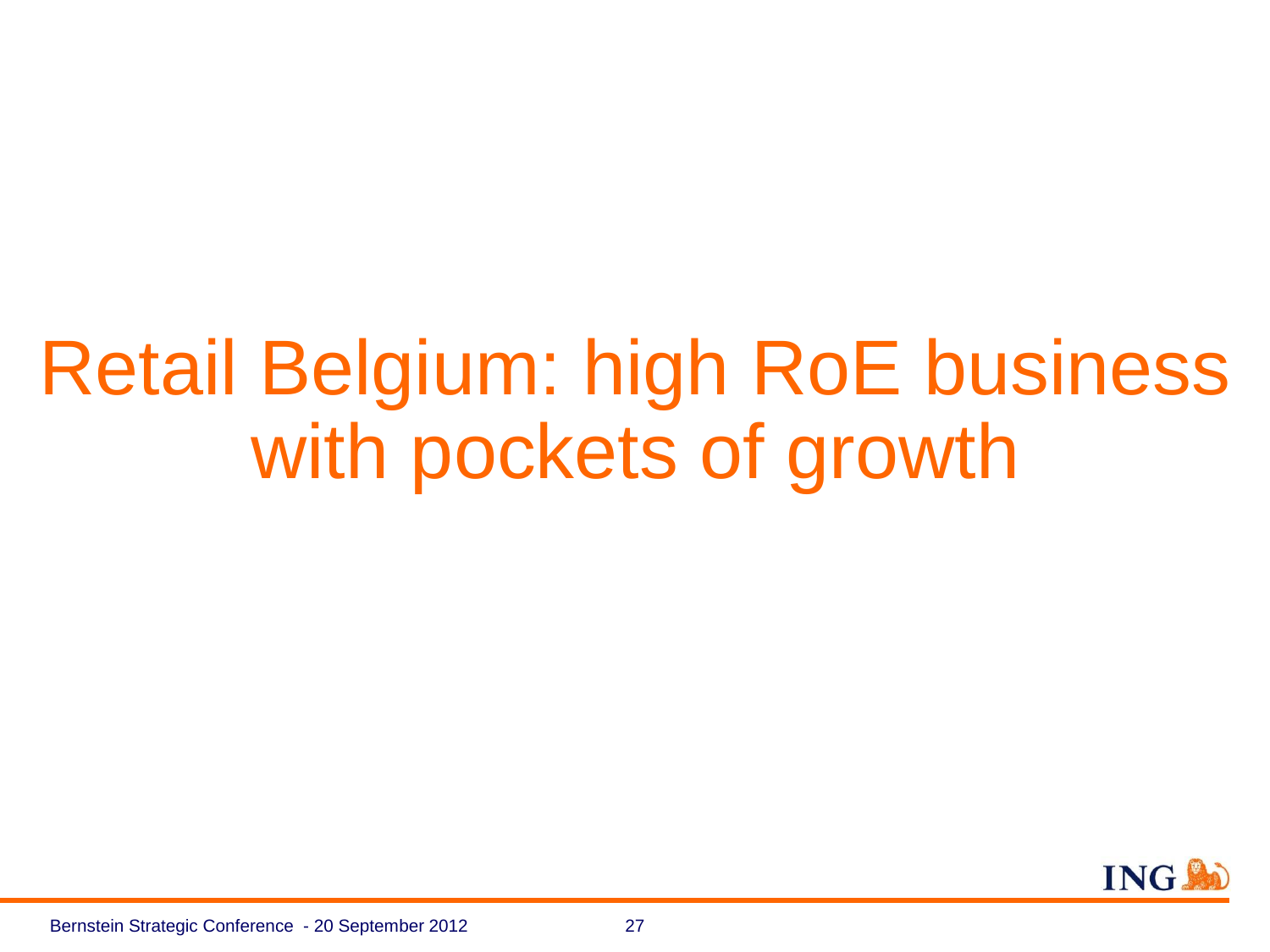## Retail Belgium shares the same strategic direction

| <b>Customer Centricity</b>                                                                                                                             | <b>NPS</b> |    |                 |
|--------------------------------------------------------------------------------------------------------------------------------------------------------|------------|----|-----------------|
| Improve service via modern distribution channels<br>Renewed branch network<br>Growing client base with high cross-sell ratios, maintaining<br>high NPS |            | 10 |                 |
|                                                                                                                                                        | 2008       |    | <b>June '12</b> |

#### **Operational Excellence**

- Cost leadership will be a key strategic advantage
- Further process and IT improvements leading to:
	- More efficiency
	- Better client services
	- Focus on workforce to increase effectiveness

#### **Balance Sheet Optimisation**

- Stable RoE and capital generator
- Liquidity and funding provider to ING Bank N.V.
- Leveraging strong funding position in the liability-driven Belgian market
- Increasing pricing discipline to reflect higher cost of funding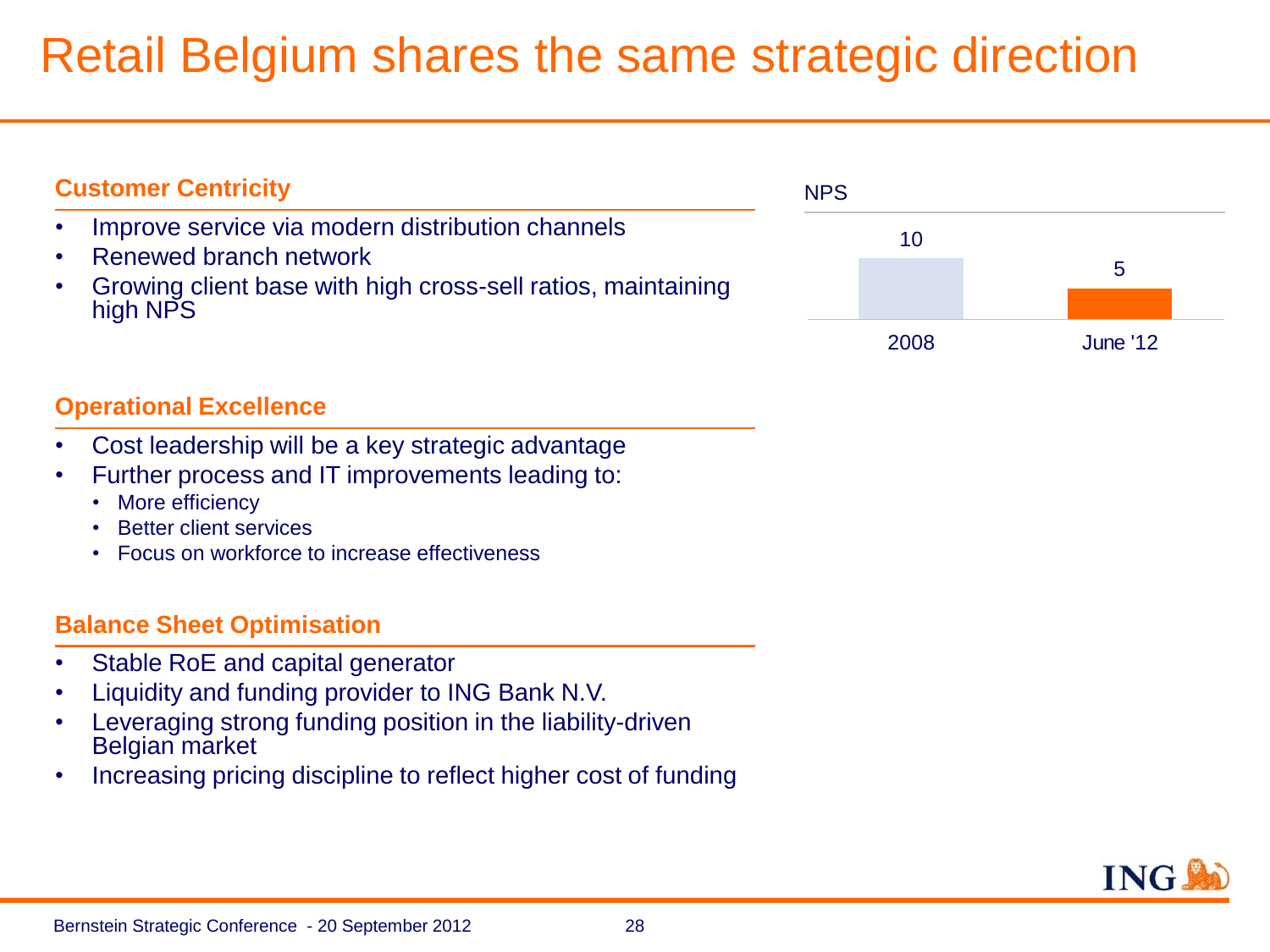## Retail Belgium: high RoE business with good momentum



#### Recent trends

- Return on Equity in 1H12 was 23.4%
- In 1H12, ING Belgium has been steadily growing it's income base
- Risk costs have slowly trended down



Retail Belgium income (EUR mln) Sales and the Underlying loan loss provisions in bps of average RWA



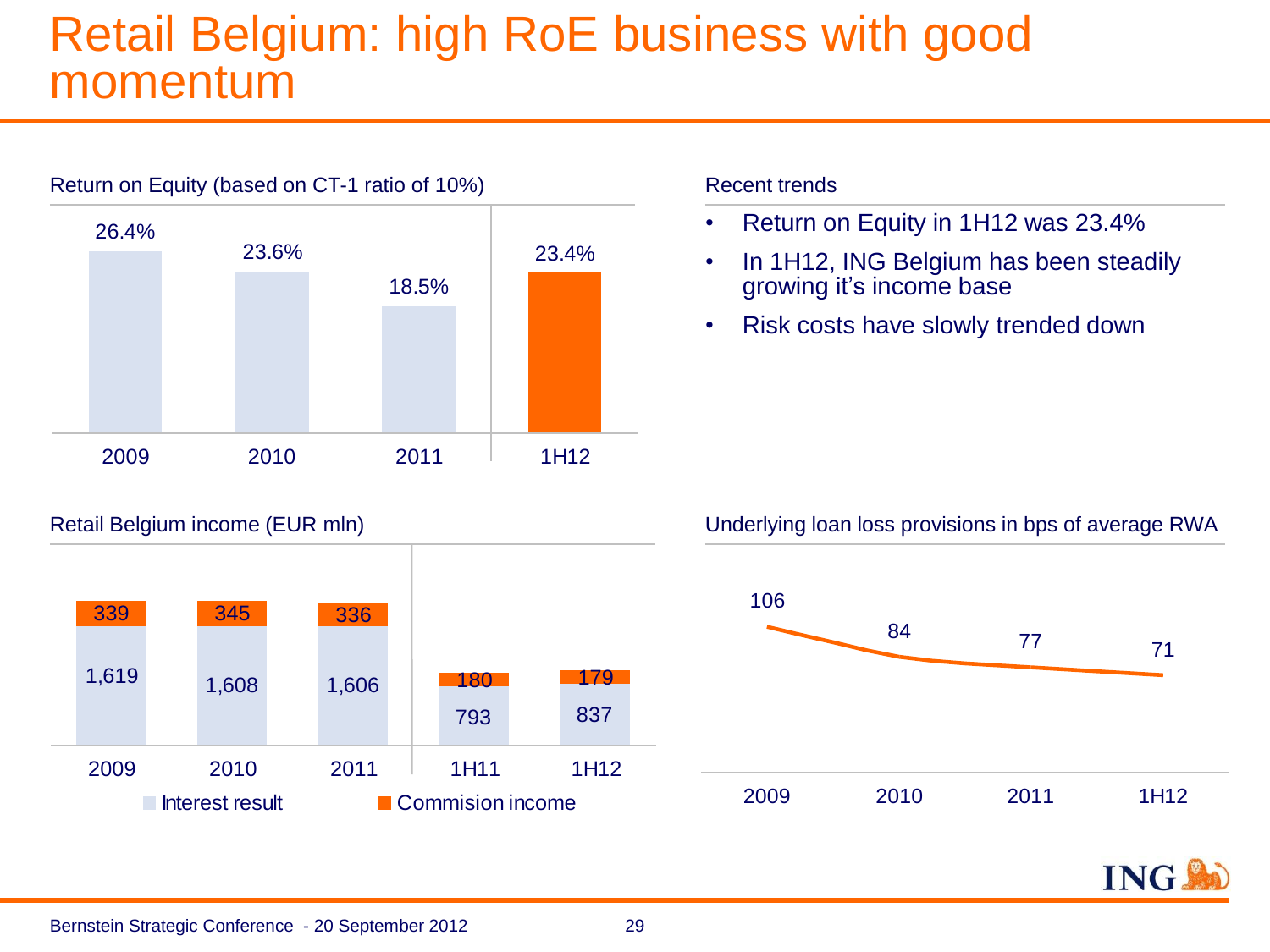## Retail Belgium continues to grow its client base and gain market share



#### Recent trends

- ING Retail Belgium has been consistently growing its client base
- Driven by its full product range and multi-channel distribution approach
- Almost 50% of payment traffic is done on-line
- Which has resulted in higher market shares in regulated savings and current accounts



#### Rapid increase in sales of products online Increasing market share in savings



Source: ING Customer Intelligence; FOD Economie Regulated Savings market equals EUR 208 bln market, Term Savings market equals EUR 59 bln

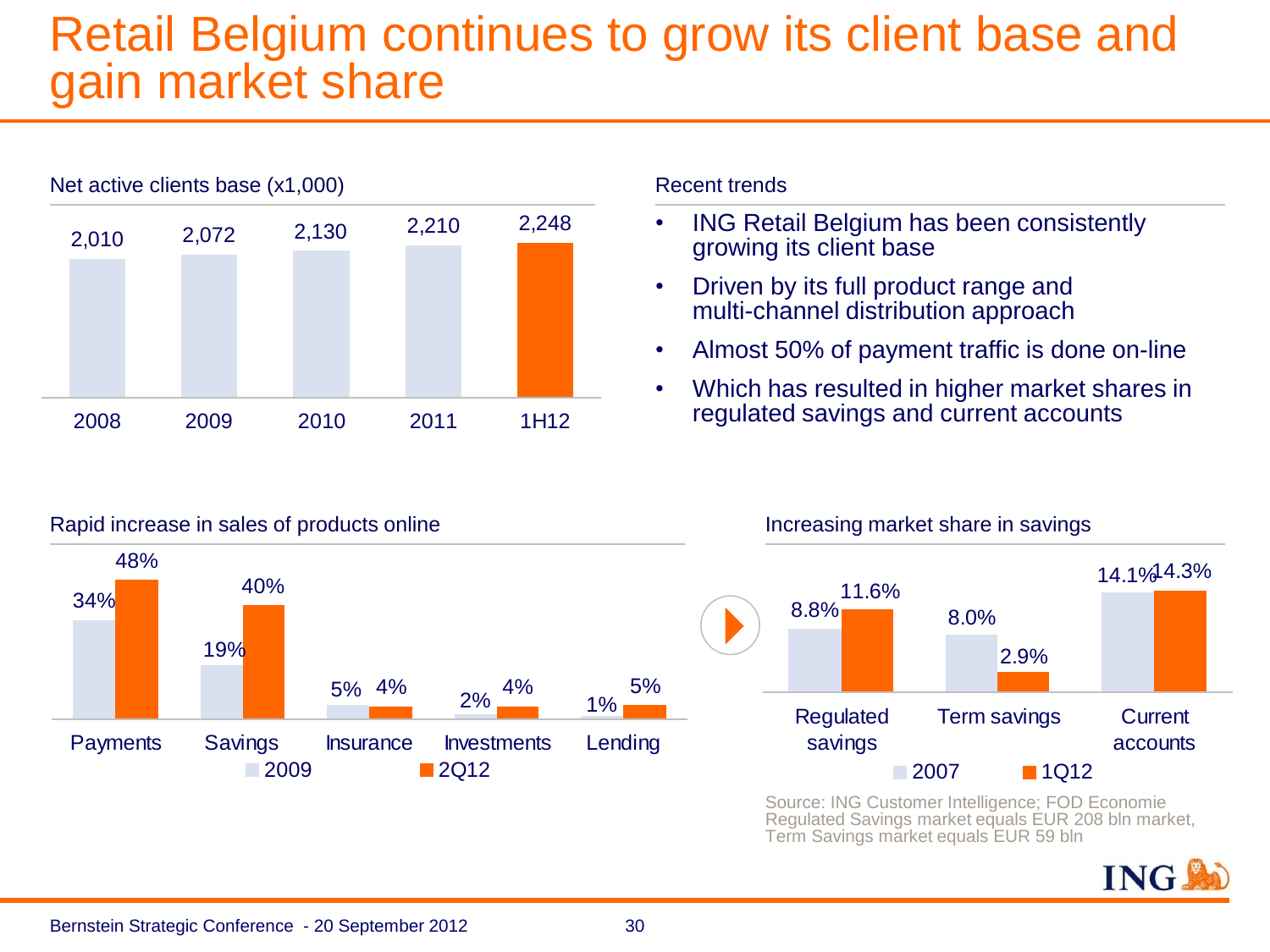## ING Retail Belgium: consistent growth in savings



- ING Belgium is growing funds entrusted in funding rich Belgian market
- Savings volume growth from individuals over the last year was driven by Orange Savings account
- ING Belgium is the only large Belgian bank with net inflow of savings in 2011 (survey De Tijd, January 2, 2012)
- ING Lion Premium launched on April '12, is the first savings account in Belgium that customers and prospects can quickly open via their Smartphone



<sup>\*</sup> Excluding Record Bank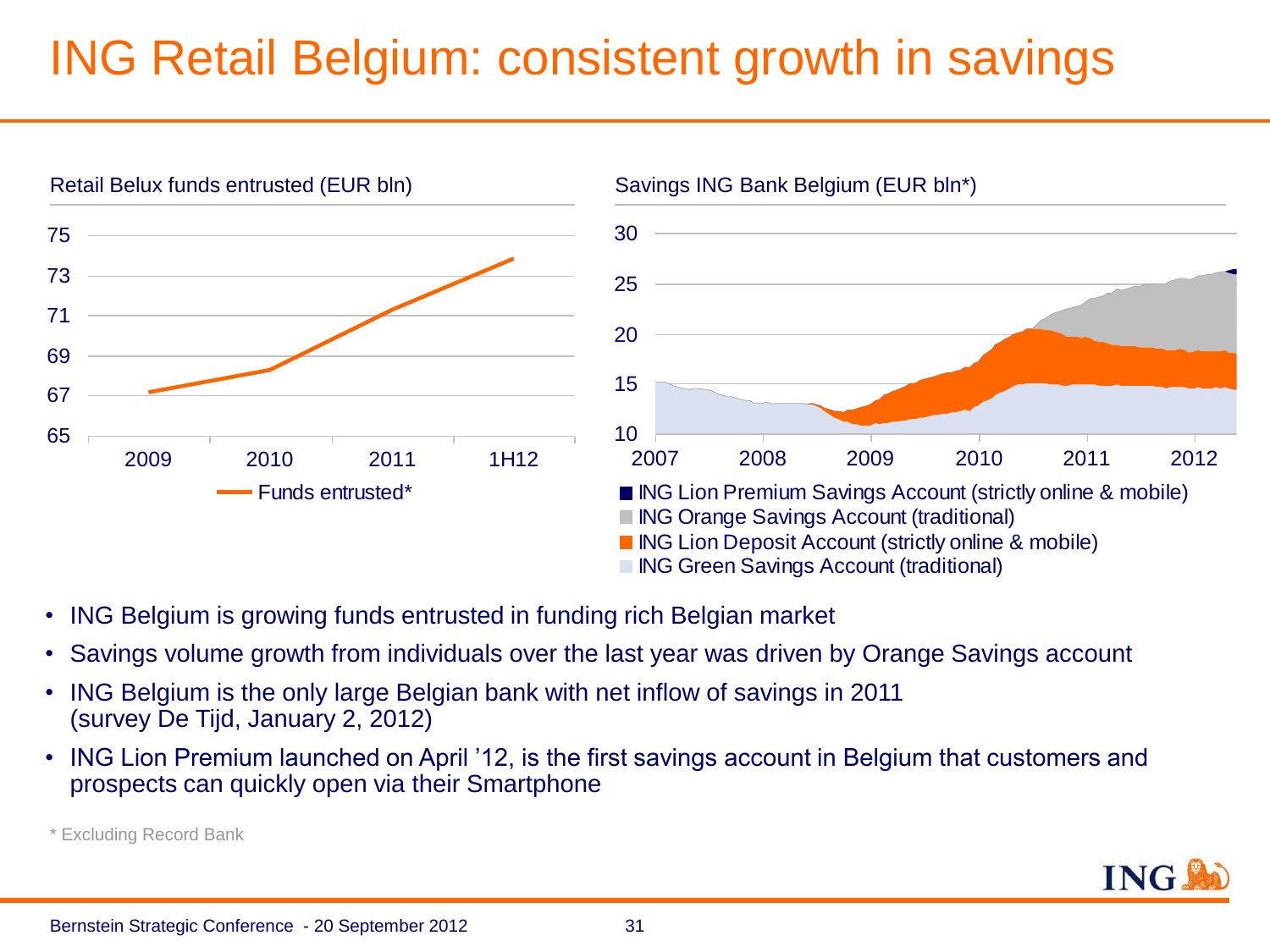## A well diversified lending portfolio in Retail Belgium



#### Additions to loan loss provisions (in EUR mln)



\* Risk based

Business lending portfolio by industry\*



- $\blacksquare$  Institutions
- Transport
- Construction
- Real Estate
- General Industries
- Services
- Food and Beverage
- 

#### **Risk costs expected to remain elevated**

- NPL's for the mortgage portfolio remained stable at around 2%
- This relative high % is largely driven by a longer legal process
- NPL's for the business lending portfolio at roughly 5%
- This is largely driven by more cyclical segments like Construction, Real Estate and Food and **Beverage**

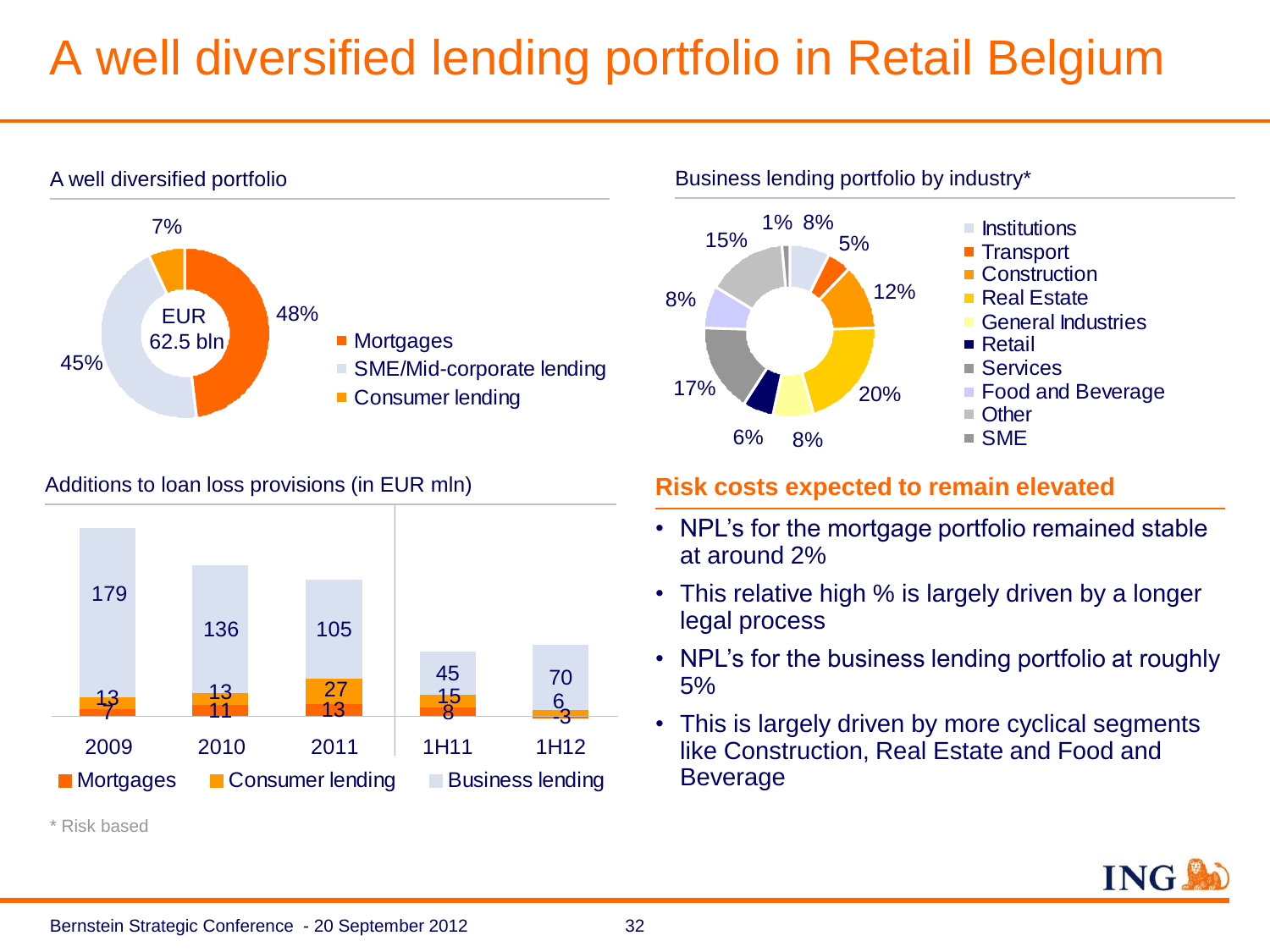## Key points.

- ING Bank continues to show solid results, strongly supported by Retail Benelux
- ING is a leading Retail Bank in the Benelux with an RoE of 17.9% in 1H12
- Retail Banking Benelux has contributed significantly to balance sheet optimisation
- Focus on retail deposits allows us to continue customer lending
- ING is well positioned to capture the ongoing trend (direct if possible, advice when needed) in Retail Banking with a focus on maintaining strong RoE